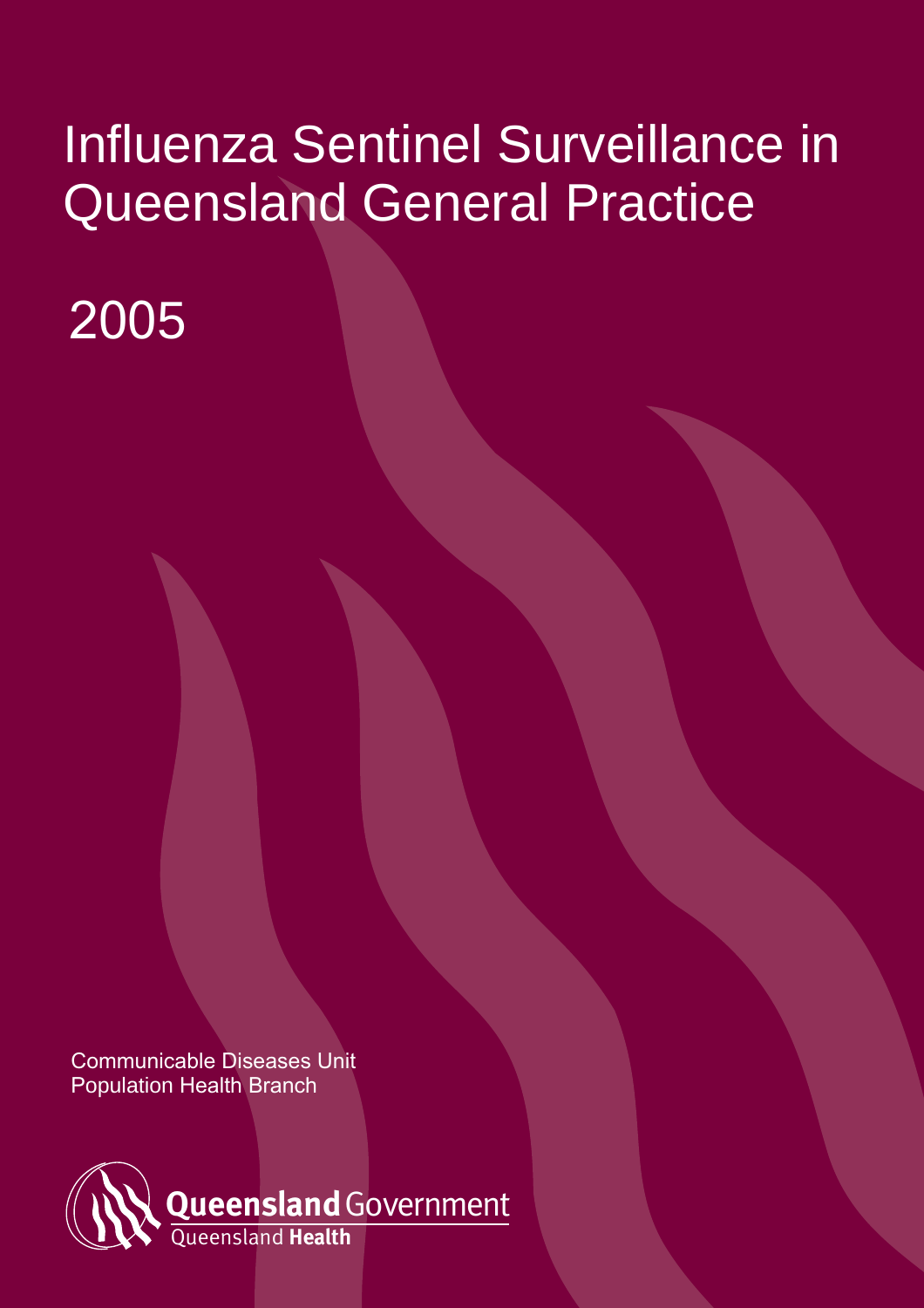#### **ISBN -** 1921021594

© The State of Queensland, Queensland Health, 2006.

Copyright protects this publication. However, Queensland Health has no objection to this material being reproduced with acknowledgement, except for commercial purposes. Permission to reproduce for commercial purposes should be sought from the Policy and Quality Office, Queensland Health, GPO Box 48, Brisbane QLD 4001.

#### **Suggested citation**:

Davis C, Sweeny A, Birrell F (2006) Influenza Sentinel Surveillance in Queensland General Practice, 2005. Communicable Diseases Unit, Queensland Health, Brisbane, Queensland, Australia.

## **Acknowledgements**

We would like to thank the following GPs who participated in the 2005 ILI surveillance program:

| Dr Peter Henderson   | Dr Tim Dewhirst |
|----------------------|-----------------|
| Dr Anthony Ferris    | Dr Peter Alroe  |
| Dr Margaret Campbell | Dr D Johnston   |
| Dr William Rath      | Dr Merelie Hall |
| Dr Anthony Kresevic  | Dr Robyn Braun  |
| Dr Gill Warren       | Dr David Sugg   |
| Dr Anthony Jones     | Dr Emile Brits  |
| Dr Peter Gibling     | Dr Parvin Ishri |

We would like to thank all specimen reception staff at Sullivan and Nicolades Pathology and Queensland Medical Laboratory for arranging transportation of specimens.

We would also like to thank the staff of the Queensland Health Immunisation Program (QHIP) who assisted in identifying general practices for recruitment.

Finally, we thank staff in the Public Health Virology Laboratory, Queensland Health, especially Bruce Harrower, for processing and reporting results on all specimens collected and Dr Penelope Hutchison and Dr Anna Morgan for input into past ILI surveillance programs.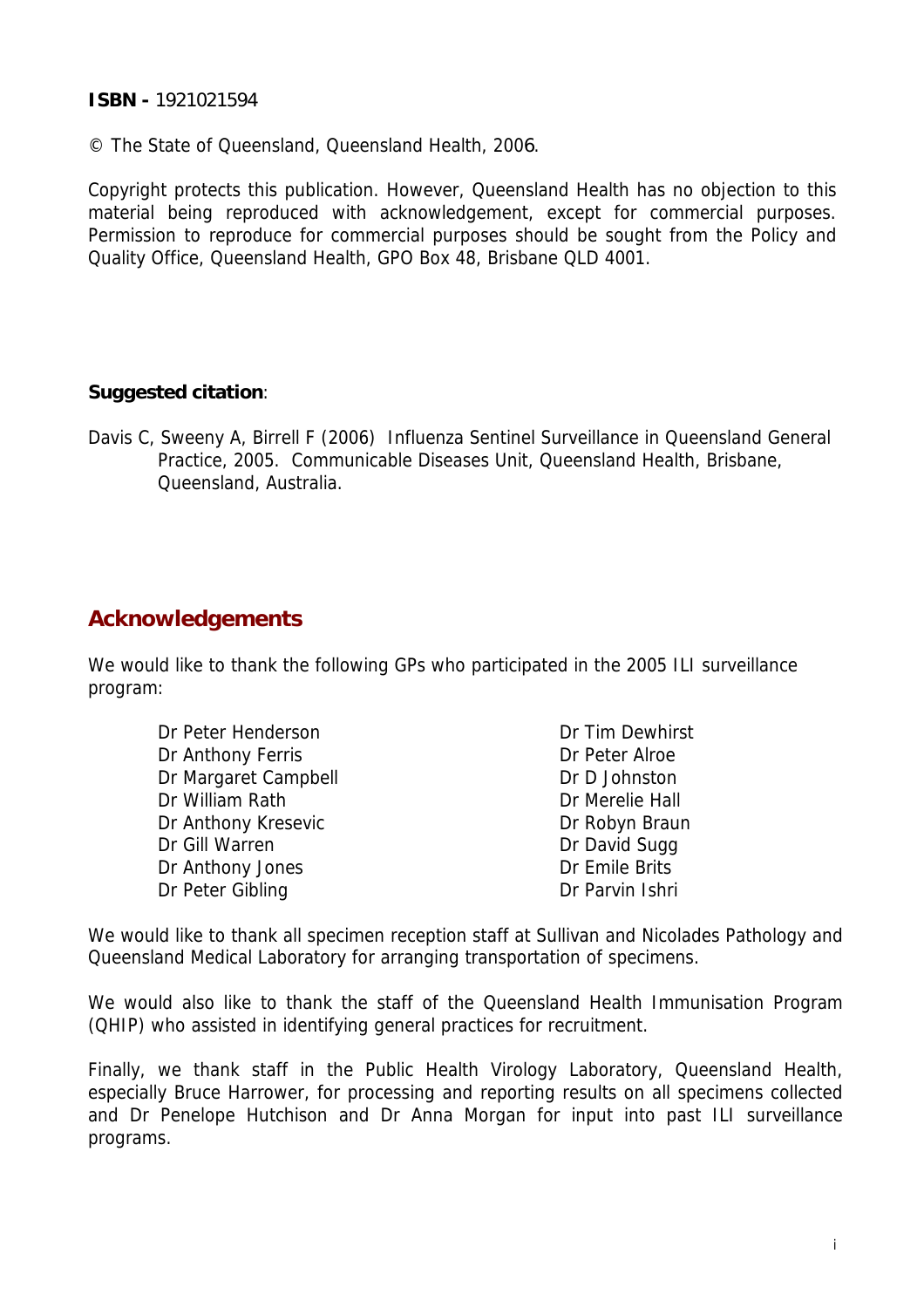## **Table of contents**

| Notifications - Influenza-like illness and laboratory-confirmed influenza 5 |
|-----------------------------------------------------------------------------|
|                                                                             |
|                                                                             |
|                                                                             |
| Differences in testing and positive predictive value (PPV) by practice7     |
|                                                                             |
|                                                                             |
|                                                                             |
|                                                                             |
|                                                                             |
|                                                                             |
|                                                                             |
|                                                                             |
|                                                                             |
|                                                                             |
|                                                                             |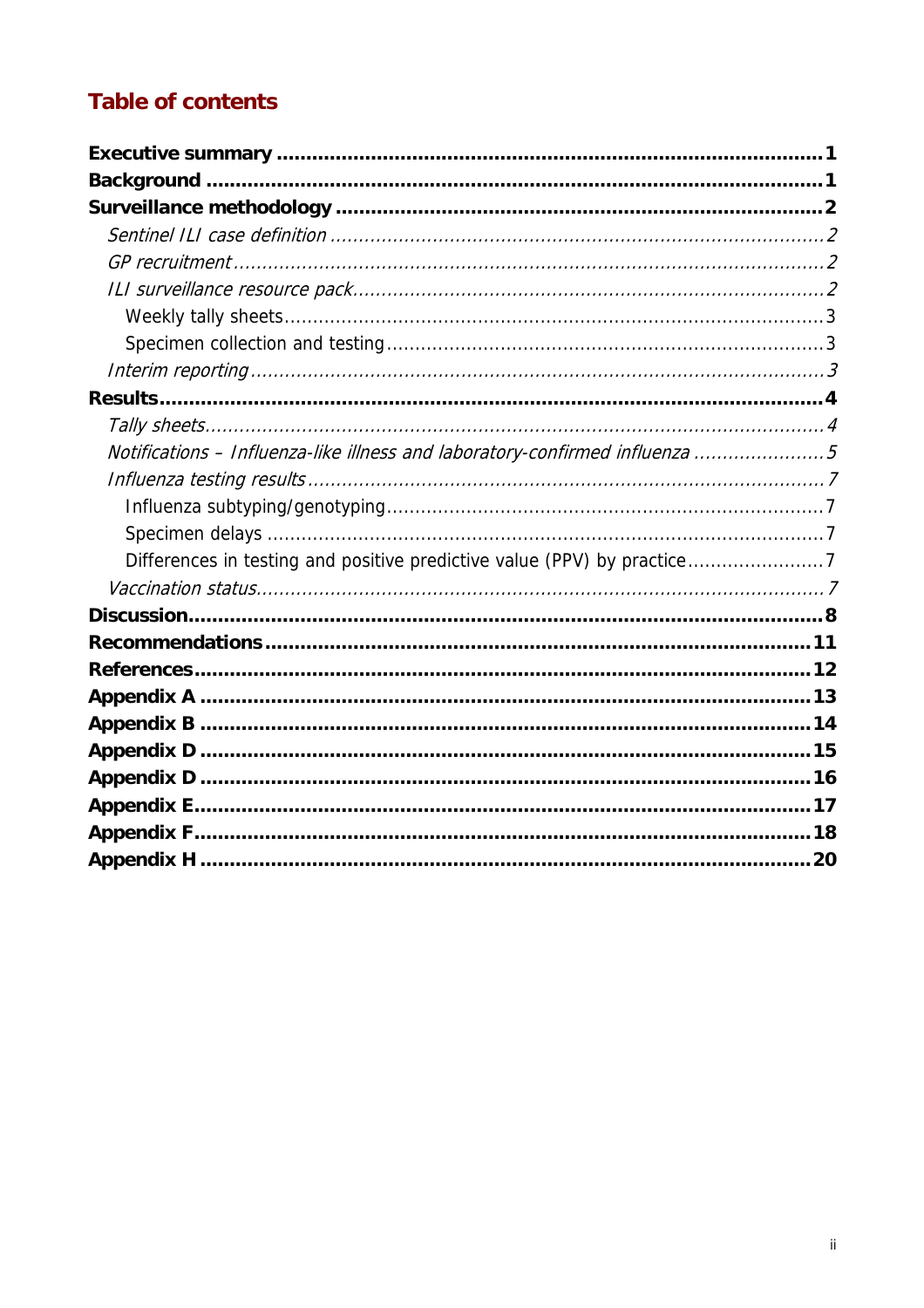## **Index of tables**

| Table 1: Number and percent of ILI cases, influenza notifications, and |
|------------------------------------------------------------------------|
|                                                                        |

# **Index of figures**

| Figure 3: Laboratory-confirmed and ILI cases by week, 20055                   |  |
|-------------------------------------------------------------------------------|--|
| Figure 4: Number of ILI consultations by age group and ILI consultation rate, |  |
|                                                                               |  |
|                                                                               |  |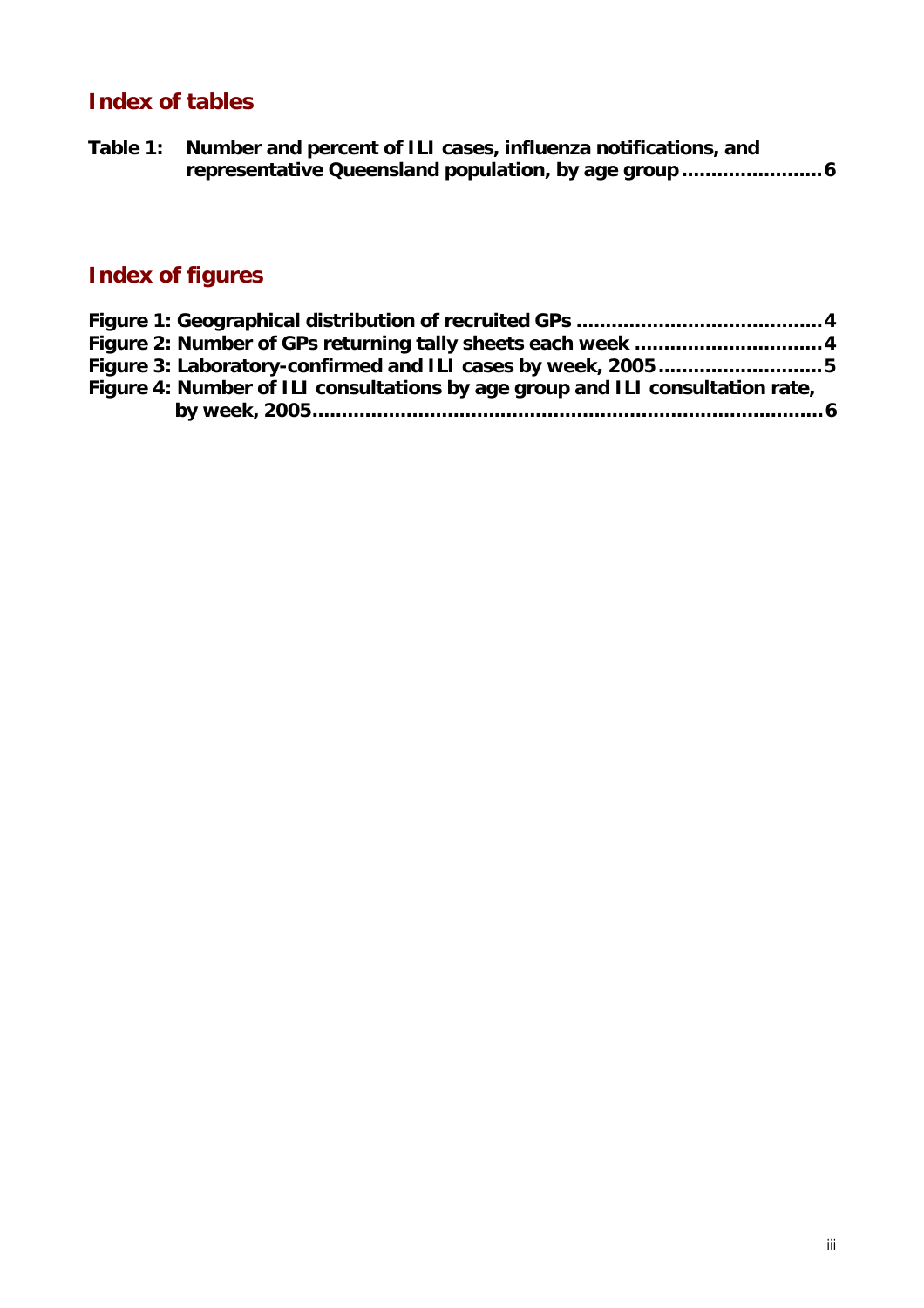## **Executive summary**

Influenza surveillance efforts are a key part of both pandemic surveillance planning and routine surveillance. This surveillance takes two forms: influenza-like illness (ILI) surveillance performed by Queensland participating doctors, and passive notification of positive influenza pathology by laboratories. This report focuses on both surveillance activities from 2005 in Queensland, with particular emphasis on ILI surveillance which was collected in sentinel general practices (GP).

Influenza-like illness surveillance provided additional and supporting information to the notification surveillance for the 2005 influenza season. Despite starting later than planned in 2005 (June), ILI surveillance showed a higher rate of community illness than the notification surveillance, with both surveillance programs showing peak activity in weeks 30-33, slightly earlier than the previous two years. No significant difference was found in influenza activity between north Queensland and central and southern Queensland. Specimen testing by ILI GPs contributed to the high proportion of specimens sent nationally for genotyping from Queensland. The prevailing strain was A/H3N2.

While the number of GPs recruited in 2005 increased, numbers failed to reach the overall target number. New strategies and efforts are needed to improve recruitment in subsequent years. Weekly participation rates over the season were strong at 75%.

## **Background**

Influenza causes significant mortality and morbidity in Australia each year. Influenza and other acute viral respiratory viruses circulate between autumn and spring in temperate climates and all year in tropical climates (Kelly and Birch, 2004). Severe illness and death occur, more commonly in the elderly and those with underlying conditions. Of the three types of influenza virus, two (types A and B) are of public health concern. Type A infects humans and animals; Types B and C infect only humans (Kelly and Birch, 2004). The type B virus can cause epidemics, whereas the type A virus can cause both epidemics and pandemics (Wong SS, Yuen KY, 2006). Type C causes only mild disease, usually in children. Each year the world experiences two epidemic periods corresponding to the northern and southern hemisphere winters.

The influenza virus is impossible to eradicate as it has large natural reservoirs in wild aquatic birds (Cox, Tamblyn and Tam, 2003). New strains of either influenza A or influenza B appear routinely depending on the amount of genetic change in the virus (antigenic shift and antigenic drift). Epidemics may arise through antigenic drift where the circulating strain is significantly different from previously strains, thereby causing reduced levels of immunity to the new virus. These new strains often necessitate annual changes to the vaccine based on the previous season's circulating strains. Where major antigenic change occurs at unpredictable intervals, a completely new subtype of the virus can arise in an "immunologically naïve" population susceptible to infection. Severe and widespread disease (pandemic) may arise if the virus is able to be transmitted easily from person to person.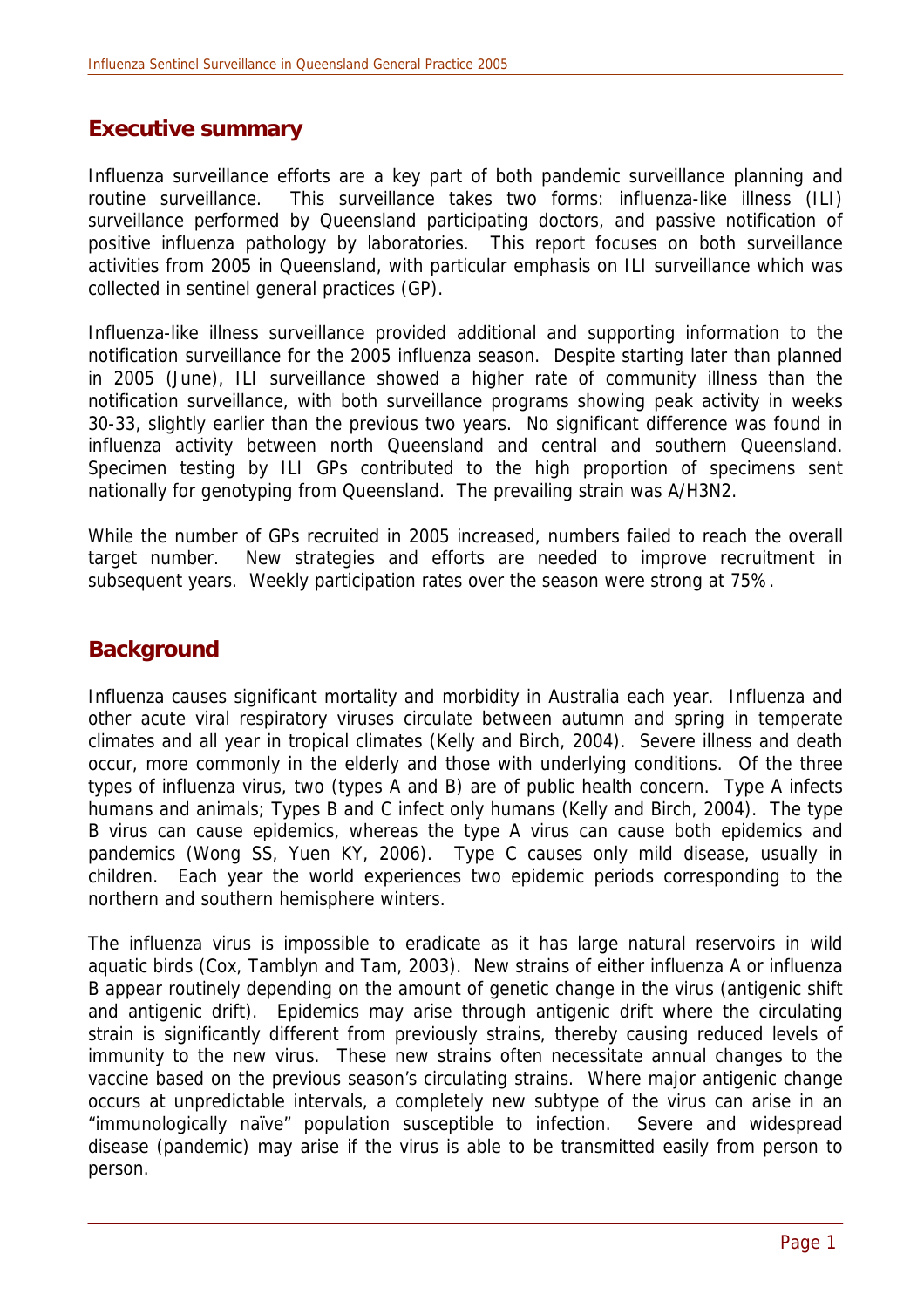Influenza surveillance efforts have increased in recent years due to the increasing concern for an influenza pandemic and as a result of pandemic planning processes (Cox, Tamblyn and Tam, 2003). These efforts have occurred concurrently amidst a growing epidemic of highly pathogenic avian influenza (HPAI), transmitted from bird to human. To date, no person to person transmission has been proven conclusively (Clothier, Fielding and Kelly, 2005). Effective surveillance provides information about the ongoing incidence and impact of the disease in the community and the circulating virus types. This information may then be used for early intervention activities, monitoring of the current season vaccine effectiveness (especially in at-risk populations), and planning for the next seasons vaccine. As such, surveillance data must be able to be rapidly disseminated and the surveillance network. Finally, effective surveillance must be able to be upgraded in the event of an epidemic or pandemic.

There are two main forms of influenza surveillance in Australia: laboratory-confirmed and sentinel influenza-like illness from general practice. A nationally consistent approach to laboratory-confirmed surveillance has occurred since July 2001 and is based on a nationally agreed laboratory case definition<sup>1</sup> (see also Appendix A). Sentinel ILI surveillance commenced in Queensland in 2003 and is also based on a national case definition, but with additional laboratory confirmation support. As other respiratory viruses cause a similar clinical picture, (i.e. respiratory syncytial virus (RSV), picornavirus (including rhinoviruses, adenoviruses and parainfluenza), human metapneumovirus (hMPV) and coronavirus), laboratory testing is required to reliably distinguish between cases (Clothier, Fielding and Kelly, 2005).

## **Surveillance methodology**

#### **Sentinel ILI case definition**

• Fever, cough and fatigue.

#### **GP recruitment**

Recruitment was made through direct approach to recruits from previous years by local Queensland Health Public Health physicians (2003-2005), a request for recruitment in Public Health Unit (PHU) newsletters to local GPs, and by letter to selected GPs who were vaccinators listed with Queensland Health's Vaccination Information and Vaccine Administration System<sup>2</sup> (VIVAS).

#### **ILI surveillance resource pack**

Recruited GPs were provided with resource packs (see below and Appendices C-F), including a decision flow chart aid (Appendix C), separately named weekly tally sheets (Appendix D), guidelines for taking swabs (Appendix E), an initial 1-2 boxes of swabs (Copan sterile single applicator virus transport polyester tipped swabs (CE 0344) including

<sup>1&</sup>lt;br>
1 See http://www.health.gov.au/internet/wcms/publishing.nsf/Content/cda-phlncd-influenza.htm<br>
<sup>2</sup> VIVAS - Vescination Information and Vescine Administration System managed by Queensland L

<sup>&</sup>lt;sup>2</sup> VIVAS – Vaccination Information and Vaccine Administration System managed by Queensland Health, Communicable Diseases Unit primarily for recording vaccines provided though the childhood free vaccination program, but also to distribute vaccine as part of the free vaccine program.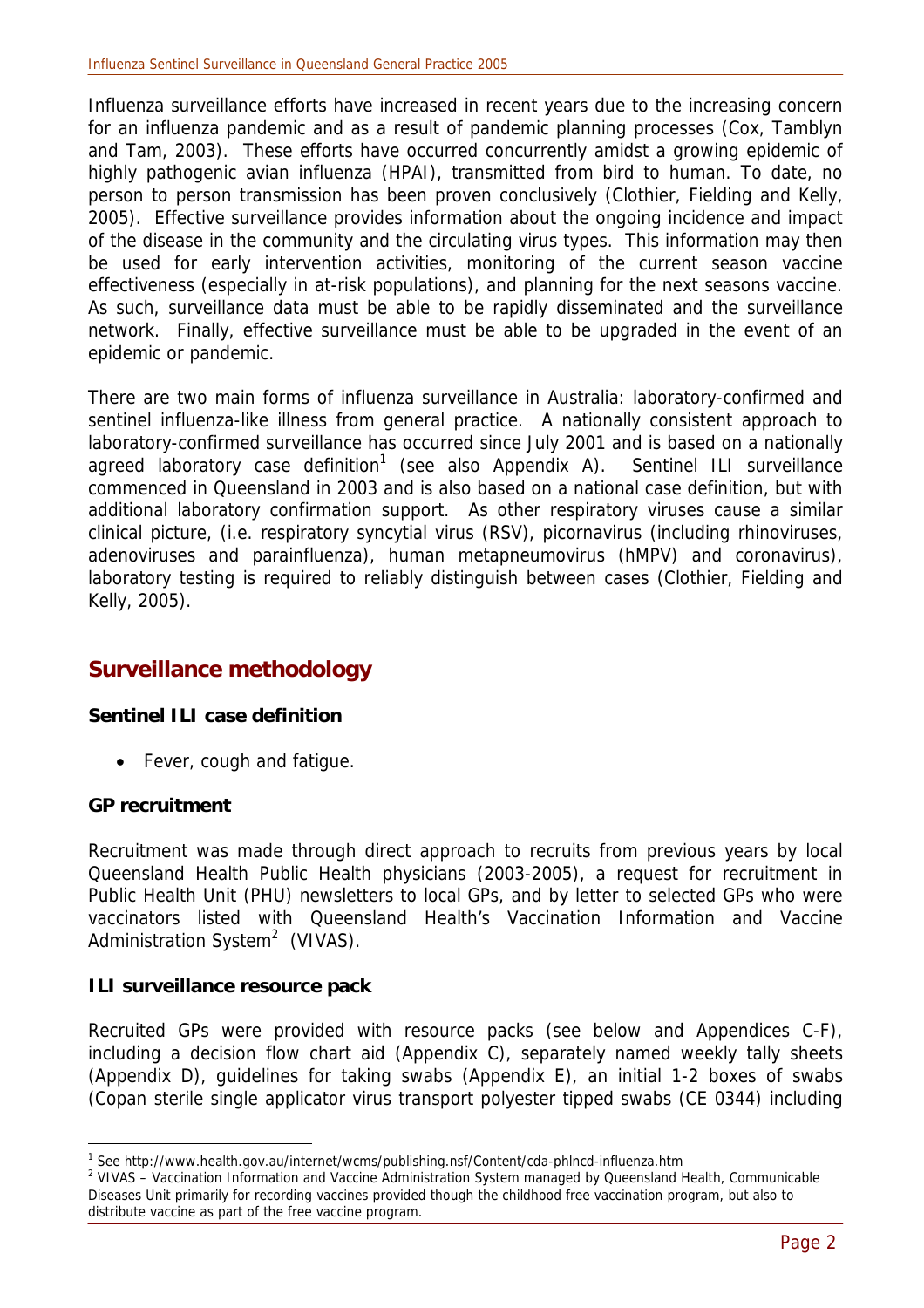virus transport medium - green cap)<sup>3</sup>, weekly pathology request forms (Appendix F) and patient consent forms (Appendix G).

#### Weekly tally sheets

Separately numbered weekly tally sheets (see Appendix D) were filled in by the GP each week and faxed to the Communicable Diseases Unit (CDU), Brisbane at the completion of each week. Age, sex, 2005 influenza vaccination status, and information on whether or not a swab was taken was recorded by the GP for each patient meeting the ILI case definition. No patient identifiers were recorded. The total number of patients seen by the GP was also recorded and used as the ILI rate denominator for each practice. The case definition (fever, cough and fatigue) was included on each form as a prompt.

#### Specimen collection and testing

GPs were asked to provide two nasal and one throat specimens from the first patient meeting the case definition each Monday, Tuesday and Wednesday of each week during the surveillance period. Patient consent was sought and retained at the practice (see Appendix G). A maximum of nine swabs per week could be expected from each doctor.

Collection, storage and transport instructions were provided (see Appendix E and F). Both Sullivan Nicolades Pathology and Queensland Medical Laboratory agreed to transport the swabs to a Queensland Health facility for free virological testing by Queensland Health Scientific Services (QHSS), Brisbane. Nucleic acid amplification (PCR) techniques were used. If influenza virus was detected, isolation testing was performed. Test results were returned to the submitting GP on completion of the test. De-identified summary results were forwarded to CDU weekly by QHSS. Genotyping was done<sup>4</sup> where virus isolation was successful.

#### **Interim reporting**

 $\overline{a}$ 

A weekly surveillance report was provided to recruited GPs, relevant Population Health Unit (PHU) staff, and the Department of Health and Ageing, Canberra. Where possible, data were reported separately for northern area, and southern and central (combined) areas. This report included the average number of ILI cases reported across practices, the ILI rate (ILI cases / 1000 patients seen), the number of positive (laboratory-confirmed) specimens, delays in receiving specimens for testing and the numbers of ILI by age group. Numbers of notifications of laboratory-confirmed influenza from the recent four weeks was also provided.

<sup>&</sup>lt;sup>3</sup> See http://www.copanswabs.com/html/ciVirus.html or http://www.copanswabs.com/html/swabs.html<br><sup>4</sup> Virus isolations were ferwarded for genetyning to the Who Heelth Organisation (MHO) Colleboration G <sup>4</sup> Virus isolations were forwarded for genotyping to the Who Health Organisation (WHO) Collaborating Centre for Reference & Research on Influenza, Melbourne.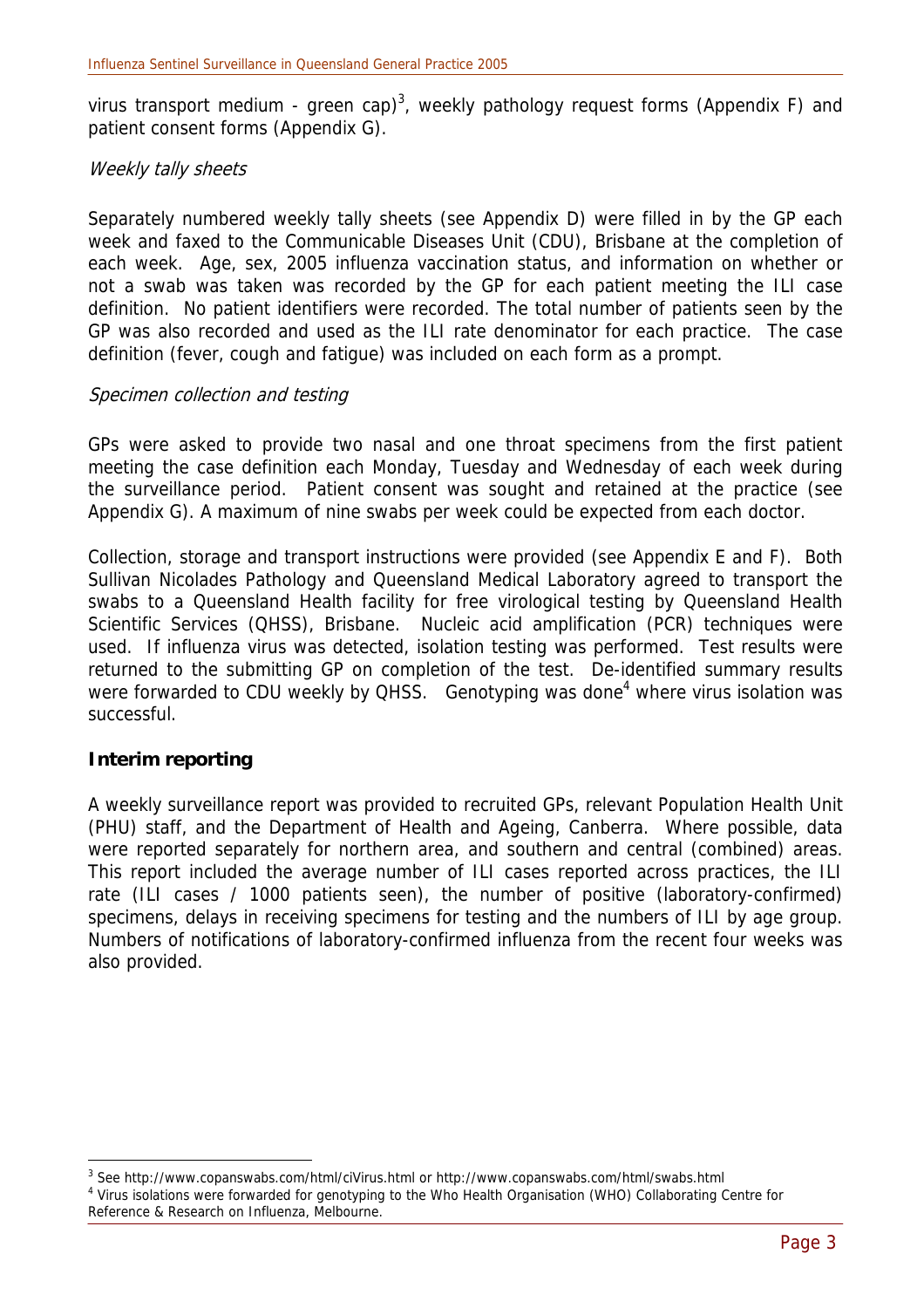## **Results**

#### **Tally sheets**

The surveillance season in 2005 began later than previous years in week 27, ending in week 46 (20 weeks duration). Sixteen of 18 recruited GPs provided data routinely, including three GPs from northern Queensland and 13 GPs from central and southern Queensland. Two GPs (one northern and one southern) failed to provide any tally sheets and were excluded from analysis. See Figure 1 for a map indicating the geographic distribution of GPs recruited.

A total of 266 separate weekly tally sheets (74% from a total of 320 possible) were returned by GPs. Most of these sheets were returned promptly, although a small number were returned several weeks late. Figure 2 and Appendix B set out the number of Tally sheets returned by week.



A decrease in returns was evident during the last weeks of the surveillance period. The percentage of Tally sheets provided over the period by GP ranged between 35% and 100% (12/16 GPs provided Tally sheets in 80% or more of weeks).



#### **Figure 1: Geographic distribution of recruited GPs**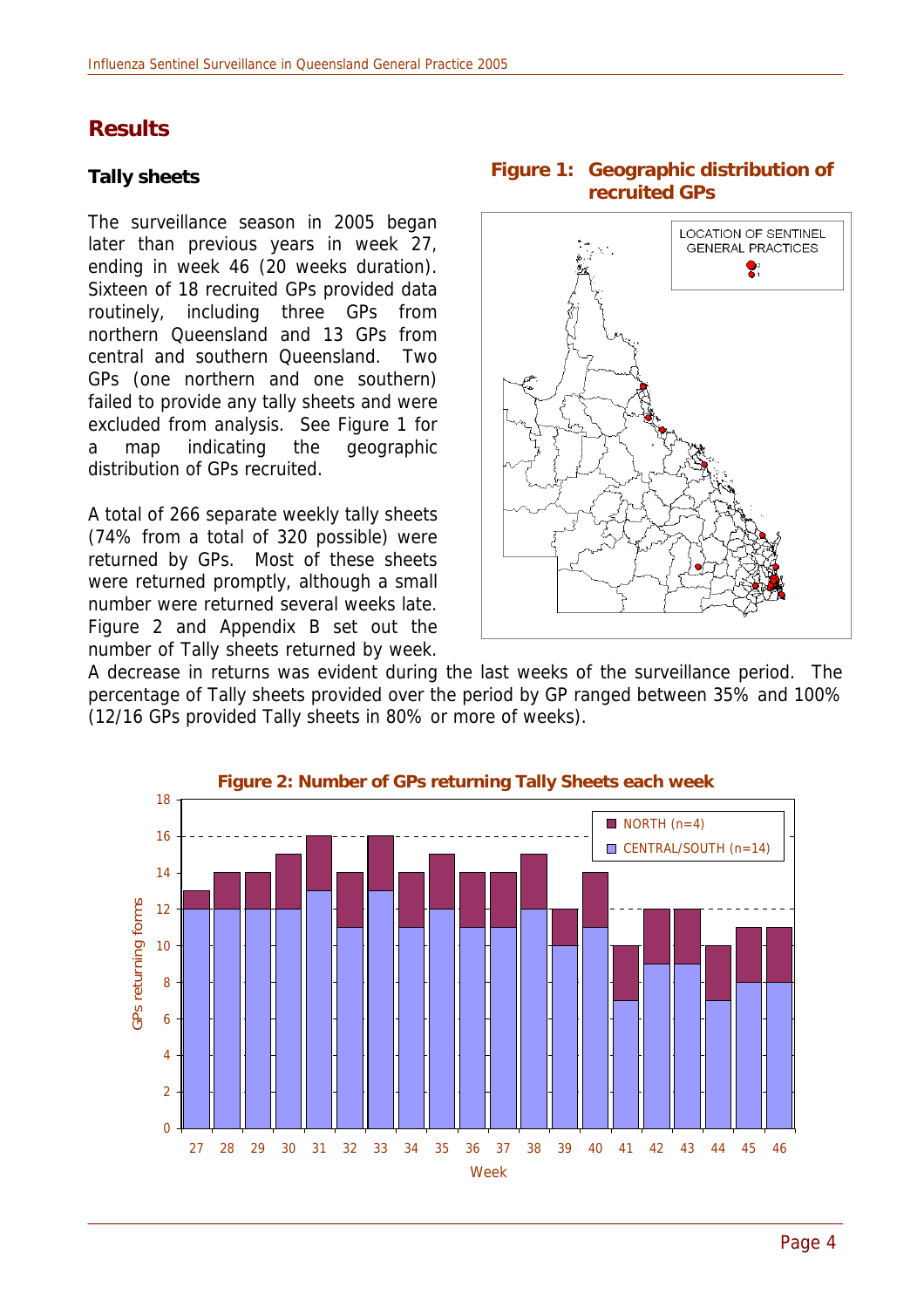Completeness of data recorded on the Tally sheets for each ILI consultation was very good. Gender was recorded for all but two of the consultations; with a male to female ILI ratio of 1:1.3 (185 and 249 respectively). All but one of the consultation records indicated whether a swab specimen had been taken (182 indicated "Yes", 253 indicated "No"). All but two consultation records indicated whether the person had a received an influenza vaccination earlier in the season (59 were indicated as "Yes", 373 were indicated as "No" and 2 were indicated as "Unknown").

#### **Notifications – Influenza-like illness and laboratory-confirmed influenza**

Figure 3 depicts ILI cases reported and laboratory-confirmed influenza notified in 2005. The late start to the ILI surveillance season missed the start of the increase in confirmed influenza cases evident from week 23 in laboratory-confirmed notifications (Figure 3). ILI cases peaked in week 35 and decreased steadily until reaching normal seasonal activity in week 39.



Figure 4 depicts the State-wide ILI rate (ILI cases / 1000 consultations) and the number of ILI consultations by week during the surveillance period (see also Appendix H for weekly returns by GP). The State-wide ILI rate across the season was 11.3/1000 (436/38,620 patients). There was no significant difference  $(p=0.08)$  in rates reported between northern Queensland (9.5/1000; 73/7713 patients) and central and southern Queensland (11.7/1000; 363/30907 patients).

In weeks 30 – 37, rates were generally greater than 15/1000 consultations, peaking in week 35. During weeks 39 – 46 the rate dropped to less than 5/1000 consultations. The annual notification rate in 2005 was 0.45/1000 persons, slightly higher in northern Queensland (0.60/1000 persons) compared to central and southern Queensland (0.43/1000 persons) (see also Appendix B).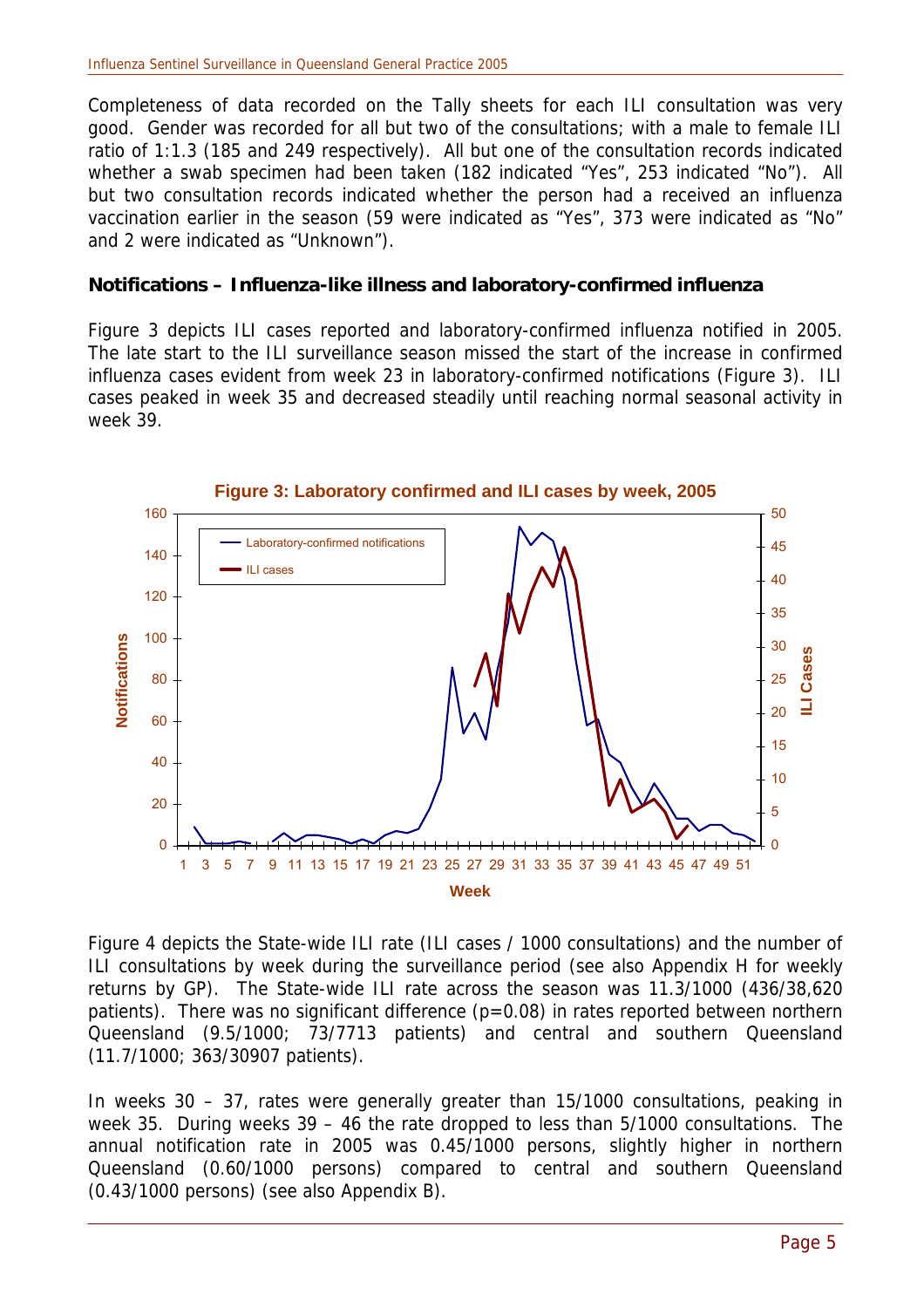

**Figure 4: Number of ILI Consultations by Age Group and ILI Consultation Rate, by week**

Table 1 shows ILI cases, laboratory influenza notifications, and Estimated Resident Population (ERP)<sup>5</sup> by age group. Children under five were disproportionately overrepresented in both ILI cases and influenza notifications, compared to their proportion in Queensland's population (Table 1). Persons over 65 constituted a lower proportion of persons with either ILI or influenza notification than would be expected given their QLD population.

#### **Table 1: Number and percent of ILI cases, influenza notifications, and representative Queensland population, by age group**

| Age Group<br>(years) | <b>ILI Cases</b> |      | <b>Influenza</b><br>notifications during<br><b>ILI period</b> |      | Queensland<br><b>Population</b> <sup>6</sup> |      |  |  |
|----------------------|------------------|------|---------------------------------------------------------------|------|----------------------------------------------|------|--|--|
|                      | n                | %    | n                                                             | %    | n                                            | %    |  |  |
| $0 - 4$              | 40               | 9.2  | 320                                                           | 21.4 | 120,159                                      | 3.1  |  |  |
| $5 - 24$             | 136              | 31.3 | 417                                                           | 27.9 | 1,098,698                                    | 28.3 |  |  |
| $25 - 4$             | 129              | 29.7 | 20.5<br>307                                                   |      | 1,126,320                                    | 29.0 |  |  |
| 45-64                | 92<br>21.1       |      | 302                                                           | 20.2 | 941,635                                      | 24.3 |  |  |
| $65 +$               | 38               | 8.7  | 149                                                           | 10.0 | 16.5<br>641,629                              |      |  |  |
| <b>All Ages</b>      | 435              | 100  | 1,495                                                         | 100  | 3,882,037                                    | 100  |  |  |

The mean and median age of all ILI cases was 33.5 and 31 years respectively (range 0-87 years), and was similar for males and females. 56% of all ILI consultations were female (245/436).

 $\overline{a}$ 

<sup>&</sup>lt;sup>5</sup> 2004 Estimated Resident Population (ERP) by SLA, Australian Bureau of Statistics catalogue no. 3235.3.55.001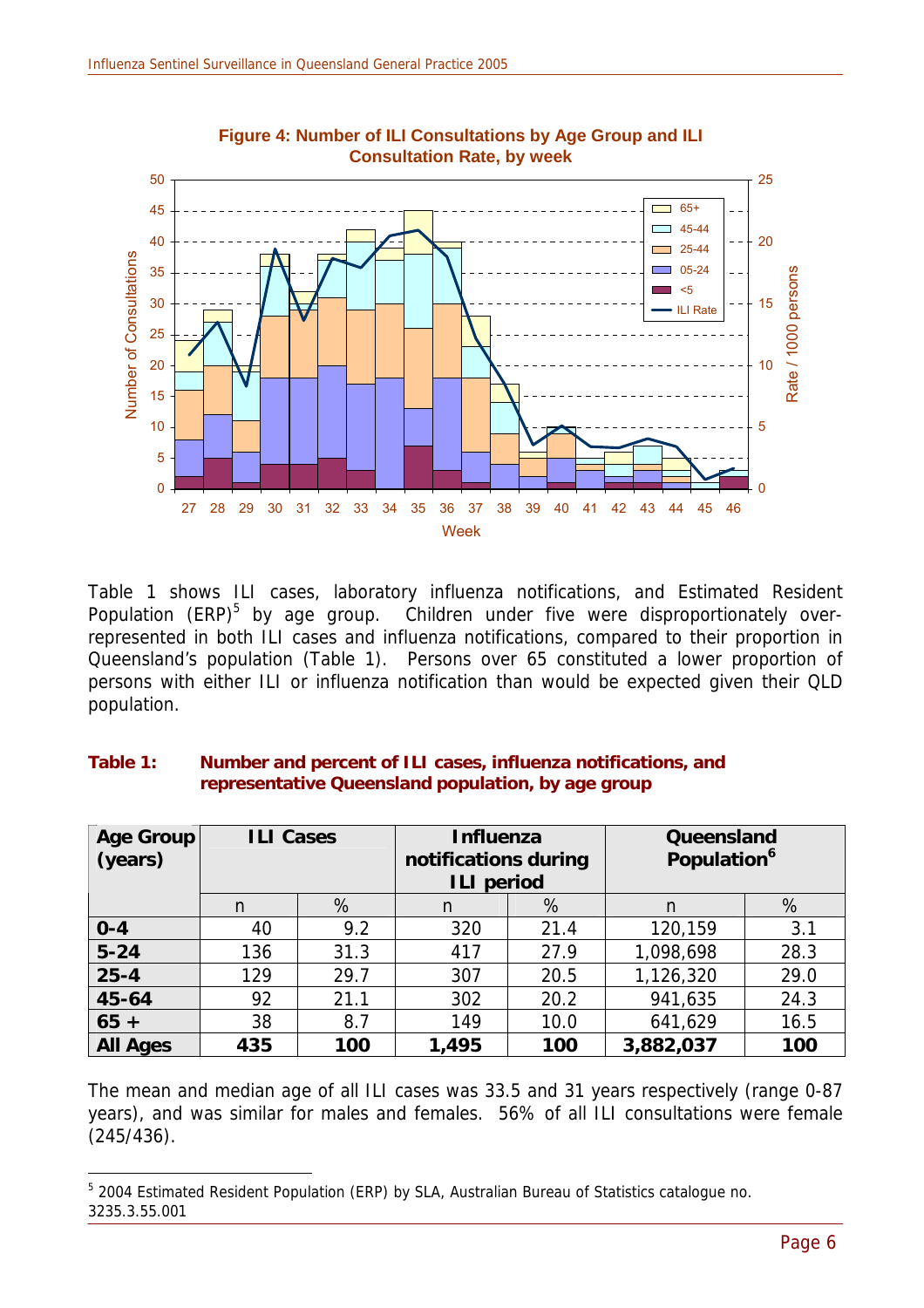#### **Influenza testing results**

There were 173 person specimens provided from persons with an ILI for testing during the surveillance period. Seventy-two (42%) patients tested positive for influenza. This represented 4.8% of all positive influenza notifications in the surveillance period. Applying these testing results to the entire ILI population (n=435) would suggest there were 183 true influenzas in that population. The influenza rate in the community, as represented by the patients seen by participating GP practices, can thus be estimated at 183/38,620, or 4.7 per 1,000 persons. The laboratory-confirmed influenza notification rate, representing all positive influenzas notified by pathology laboratories in Queensland during the period was 0.38 per 1,000 (1,495/3,882,037), more than ten times lower than the GP practice influenza rate.

#### Influenza subtyping/genotyping

Thirty-nine (54%) of positive results were A/H3, five (7%) were A/H1, and 28 (39%) were B. Twenty of the 72 positive patient specimens were successful with virus isolation, of which 17 (85%) were A/H3N2, two2 (10%) were A/H1N1 and 1 (5%) was B. Genotyping<sup>6</sup> determined nine that were A/California/7/2004-like, six that were A/Wellington/1/2004-like, two that were A/New/Caledonia/20/99-like and one B/Hong Kong/330/2001-like.

#### Specimen delays

Delays in receiving specimens for testing ranged between 0 and 8 days after collection. Sixty-three (88%) of all positive specimens were received within two days of collection. The average delay for positive specimens was 1.6 days; negative specimens (on average) were delayed by greater than 2.2 days on average.

#### Differences in testing and positive predictive value (PPV) by practice

The number of persons who test positive divided by the total number of persons tested is the positive predictive value (PPV). Of the sixteen participating GPs, the total number of swabs collected over the surveillance period ranged from 2 to 27. The percent of all suspected ILIs swabbed that tested positive for influenza ranged from 0% (of 11 swabs) to 86% (of 7 swabs), (Appendix H).

#### **Vaccination status**

 $\overline{a}$ 

Of those swabbed for laboratory testing (n=180), 149 had reported not having been vaccinated for influenza earlier in the season (83%). Amongst ILI cases not swabbed (n=252), 224 reported no 2005 vaccination history (89%).

<sup>6</sup> WHO Australia Influenza Reference Centre, Melbourne.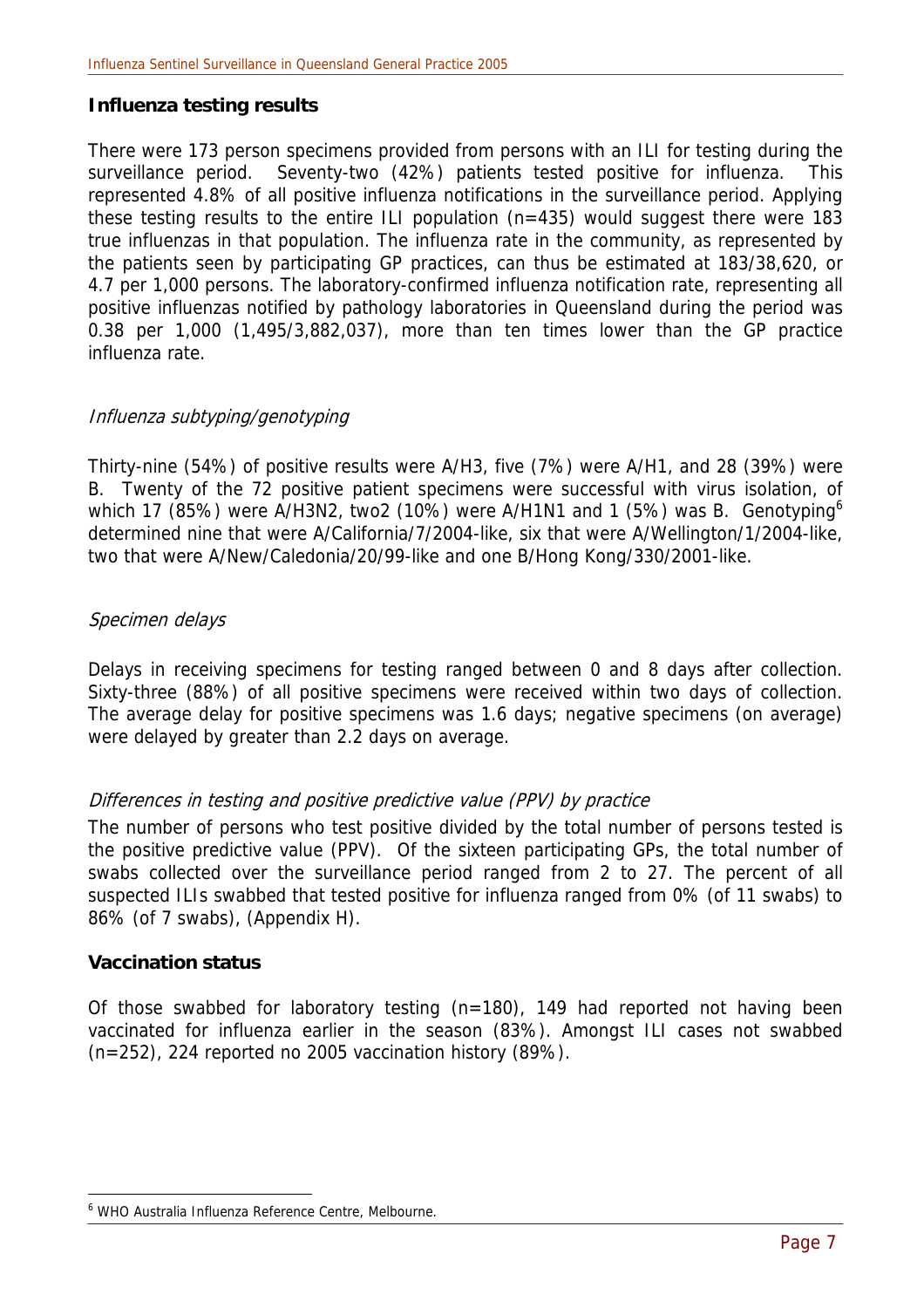### **Discussion**

Influenza-like illness (ILI) is term that describes a clinical syndrome that may cause influenza or other respiratory viruses (Kelly and Birch, 2004). ILI surveillance through sentinel GPs is a timely and effective method of monitoring influenza burden in the community, and monitoring circulating influenza strains (Morgan, 2005). Effective GP sentinel II I surveillance must:

- Contribute to early detection of the start to the season,
- Provide routine monitoring of the size, duration and distribution of seasonal activity (with attention to characteristics of groups most severely affected), and
- Contribute to knowledge of the prevailing strains/genotypes (particularly comparison with the types present in the current vaccine).

Difficulties recruiting GPs is an ongoing and critical issue for the project. Surveillance would benefit from greater geographical coverage and representation, including representation in high risk communities. Additionally, throughout the 2005 surveillance season, there was spare laboratory capacity to do more testing.

One incentive for GP participation is Continuing Medical Education (CME) points. These points are claimed over three years. Involvement of GPs may be more difficult to gain where the CME cycle is in the first year. However, many GPs who volunteer their time for data collection are usually very committed to public health issues. While GP participation has increased each year since inception, new strategies are needed to encourage greater GPs participation.

The 2005 ILI surveillance program occurred within the context of an increase in laboratoryconfirmed notifications. The laboratory-confirmed annual total of influenza notifications (1,745) in 2005 was the highest since it first became notifiable in July 2001. This increase must be understood in the context of a likely increase in testing State-wide. Numbers of ILI consultations showed a strong seasonal effect, peaking and waning at a similar time as the peak in notifications. While the ILI rate reported in 2004 was similar to 2005 (26 / 1000 and 20.5 / 1000 consultations respectively), no seasonal effect was identified (Morgan, 2005).

The positive predictive value (PPV) of ILI symptoms as an indicator of influenza disease increased in 2005. Forty-two per cent of all persons with ILI that were tested positive for influenza. In 2004, the PPV for influenza as a percent of ILI was only 6%. The change in PPV may be explained by the apparent increased prevalence (Kelly and Birch, 2004) in 2005, as indicated by notification numbers and rates. Furthermore, the receipt of routine weekly reports and results from specimens may help to improve the positive predictive value over the season. Delays in receiving some specimens for testing may have affected the positive predictive value.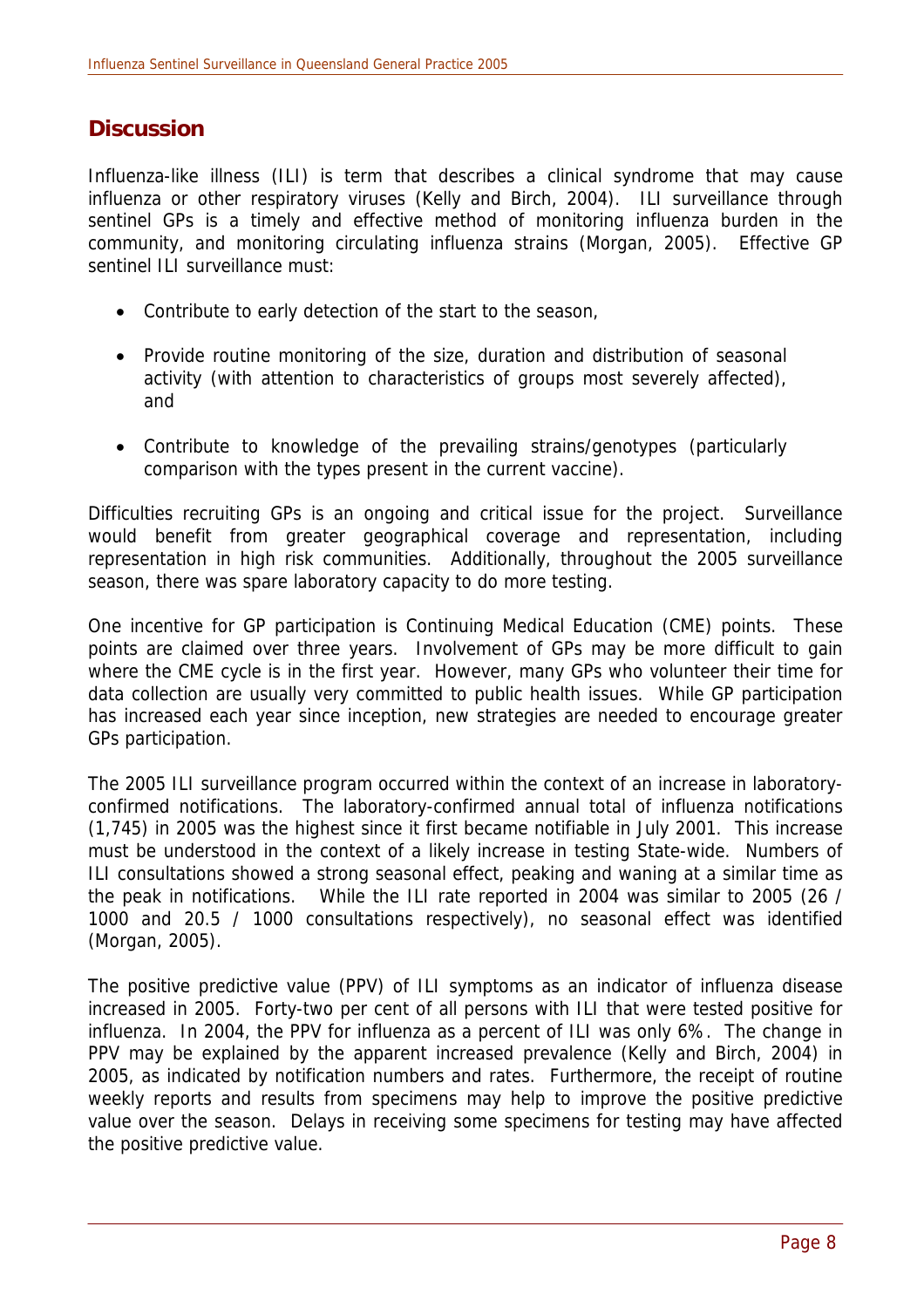The community influenza rate (4.7 per 1,000) was more than ten times higher than the passive notification system influenza rate (0.38 per 1,000). Interpretation of these comparative rates is difficult in that the population visiting GPs is inherently different than the Queensland population at large. However, it is likely that the higher rate reported with ILI surveillance indicates a higher community prevalence than is captured by passive surveillance alone and this rate may be underestimated further due to ill cases failing to present to GPs for treatment (MMWR Report, 1990). Notification surveillance is limited by the GP's and patient's willingness to test for influenza. Unfortunately, the delay in the start of the surveillance season made it impossible to evaluate ILI surveillance as an early warning system heralding the start of the influenza season.

There were 173 person specimens received for testing during the surveillance period, more than double the number provided the previous year. It is unknown if this was due to increased ILI or improved sampling on behalf of the GPs.

In 2005, Queensland provided the largest proportion of isolates to WHO for genotyping (531/1312; 40), of which 70 were A/H3, seven were A/H1 and 23 were B. The ILI isolates from Queensland were predominantly type A (95%) which was mostly A/H3N2 (85% overall) with two A/H1N1 and one B. The surveillance programs' contribution of isolates for typing/genotyping is another positive aspect of the surveillance program. Interestingly, 22 of specimens provided for typing were provided by a doctor other than the recruited doctor. There may be several reasons for this high figure: either locum GPs or practice nurses may have filled in at times when the recruited doctor was away, or GPs at the same practice as the recruited doctor may also have been providing specimens.

As there was no linkage between report of previous influenza vaccination and a positive influenza, no analysis of effectiveness of previous vaccine could be made. Future surveillance programs could consider record linkage.

The proportions of both ILI presentations and notifications in those aged 65 and older were approximately half the population (estimated resident population - ERP) proportion. It is unknown if this might be due to the targeted vaccination campaign in the age group.

Although testing in this program was for influenza only, some State surveillance programs report on the numbers and types of other respiratory virus detected through testing (Broom & Smith, 2006). This comes at considerable financial costs to the laboratory. Broadening the testing may help with GP recruitment if GPs found this aspect conducive to patient management.

Despite the difficulties in recruiting GPs, the 74% return rate from the weekly tally sheets is a positive feature, particularly given the usual distractions in GPs busy weekly schedule, and holiday and sabbatical breaks. Nevertheless, there was a trend for declining numbers of tally sheets towards the end of the surveillance season.

No feedback was actively sought from GPs regarding their opinion of the program. Such an assessment may be beneficial in subsequent years to seek feedback on:

• overall favourability of the surveillance program, most compelling aspects of involvement in the program,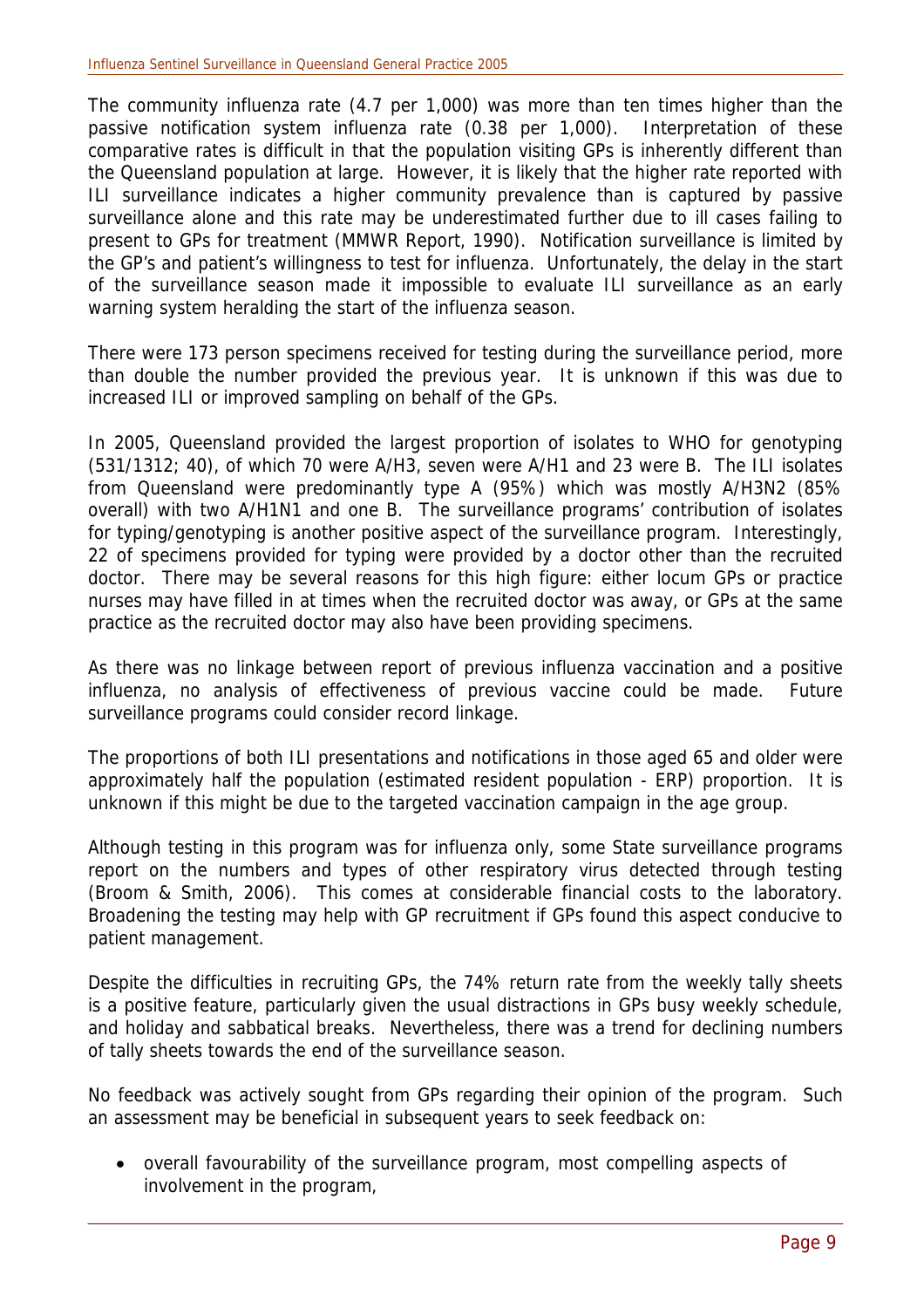- suitability of the manual and other printed material,
- usefulness of the weekly surveillance reports,
- likelihood of being recruited in subsequent years,
- perceived benefits of testing as a factor in recruitment,
- willingness to give a favourable review to colleagues, and
- willingness to help recruit other GPs in subsequent years.

The recent experiences with Sudden Acute Respiratory Syndrome (SARS) and avian influenza, in areas close to Australia, should be sufficient reinforcement of the importance of developing a sustainable and effective surveillance system in Queensland. General Practice based systems have clearly been demonstrated to be effective (Morgan 2005) and should, therefore, be developed and supported appropriately.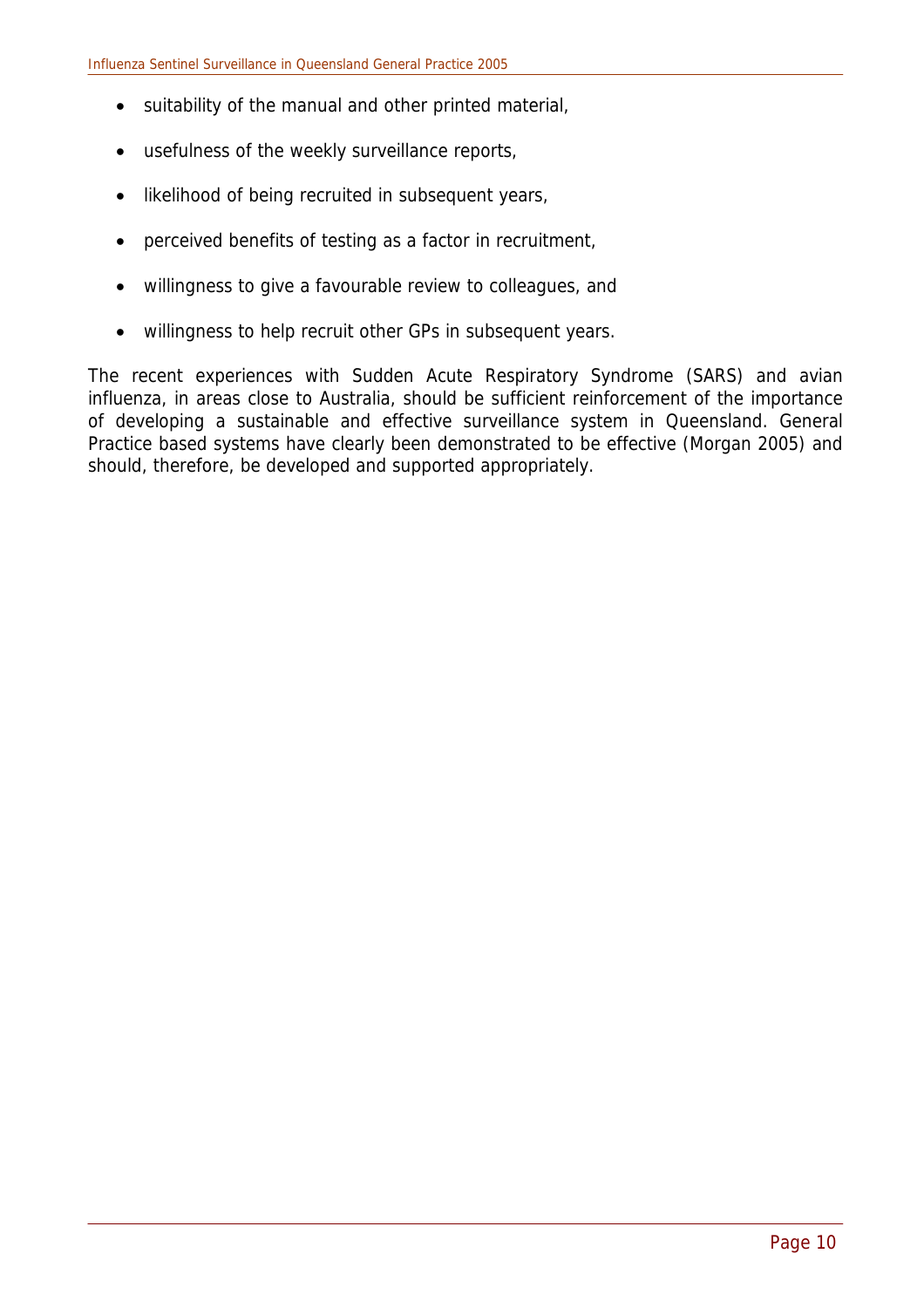## **Recommendations**

- Subsequent ILI surveillance should begin earlier in the season (from week 16) to evaluate ILI surveillance as an early warning system. Year-round surveillance should be considered in all or a subset of GP practices.
- New strategies and/or greater efforts need to be put into recruiting GPs to the sentinel surveillance program. Strategies should be multi-pronged to include recruitment of past GPs, GPs recommending colleagues, good use of the VIVAS distribution database, and involvement of RACGP and Divisions of General Practice (in partnership) where possible.
- To target likely entry points for a new influenza strain, consider utilising new technologies for more accurate selection of appropriate general practice sentinel sites (including mapping techniques based on population density with over sampling of locations with an international/national airport).
- Consider extending the project to include surveillance in aged care facilities, given that 65+ age group is a major risk group and there is spare laboratory capacity for virological testing.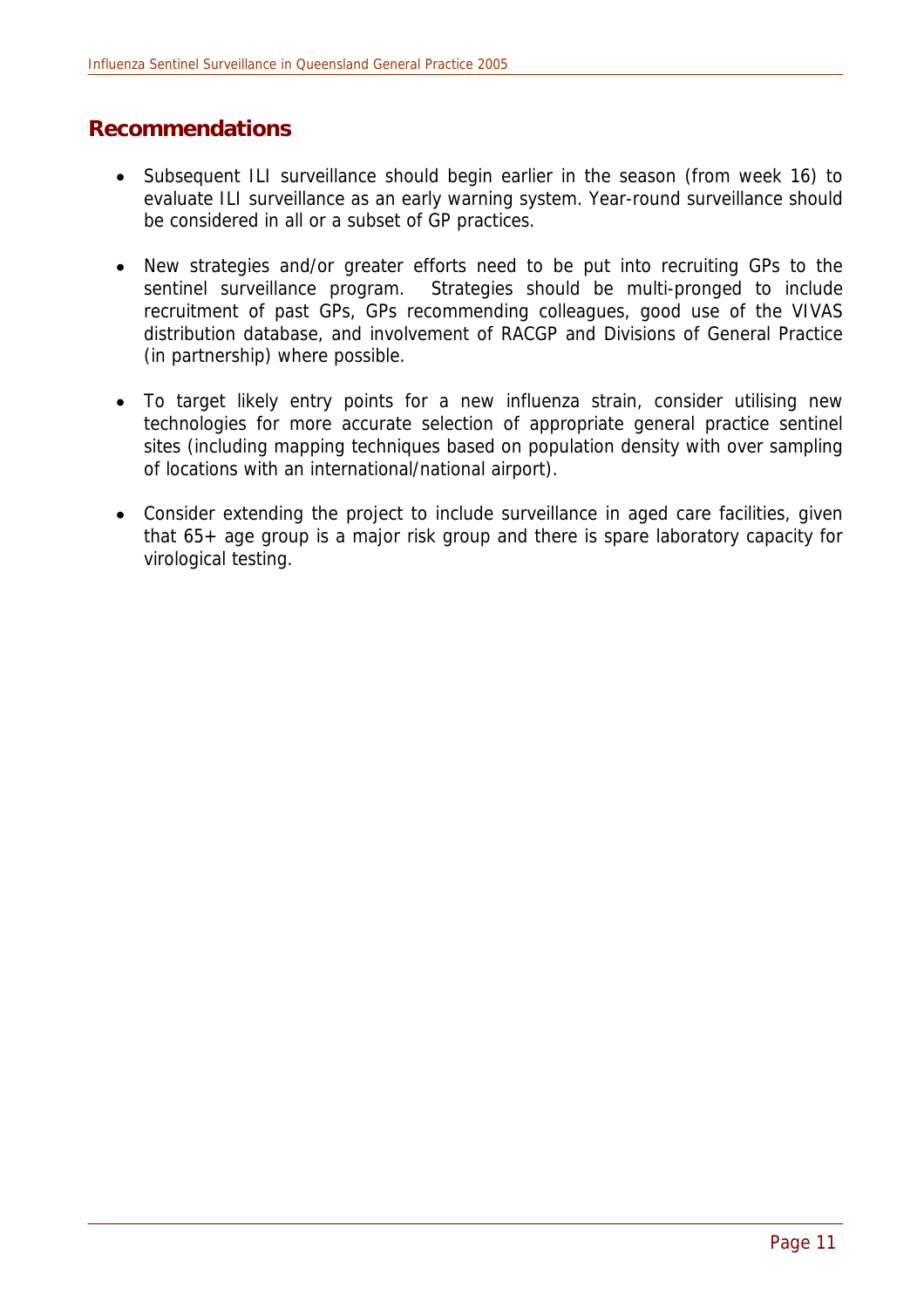## **References**

- Broom A & Smith D (2006) West Australian Influenza Surveillance Program Annual Report, 2005. Division of Microbiology and Infectious Diseases, PathWest Laboratory Medicine, Nedlands, WA.
- Clothier HJ, Fielding JE & Kelly HA (2005) An evaluation of the Australian Sentinel Practice Research Network (ASPREN) surveillance for influenza-like illness. Communicable Diseases Intelligence, 29(3):231-247.
- Cox NJ, Tamblyn SE & Tam T (2003) Influenza pandemic planning. Vaccine, 21:1801-1803.
- Kelly H, Birch C (2004) The causes and diagnosis of influenza-like illness. Australian Family Physician, 33(5):305-309.
- MMWR Report (1990) International Notes Influenza Surveillance Wales 1988-89, Morbidity and Mortality Weekly Report (MMWR, December 21 1990, 39(50: 913-914. http://www.cdc.gov/mmwr/preview/mmwrhtml/00001863.htm
- Morgan A (2005) Report of the Queensland General Practice Influenza Sentinel Surveillance Project, 2004. Queensland Health internal report.
- IPPC (1999) A Framework for an Australian Influenza Pandemic Plan. Technical Report Series No.4 Version 1 (June 1999). Influenza Pandemic Planning Committee, Communicable Diseases Network Australia New Zealand.

Wong SS, Yuen KY (2006) Avian influenza infections in humans. *Chest*. 129(1): 156-168.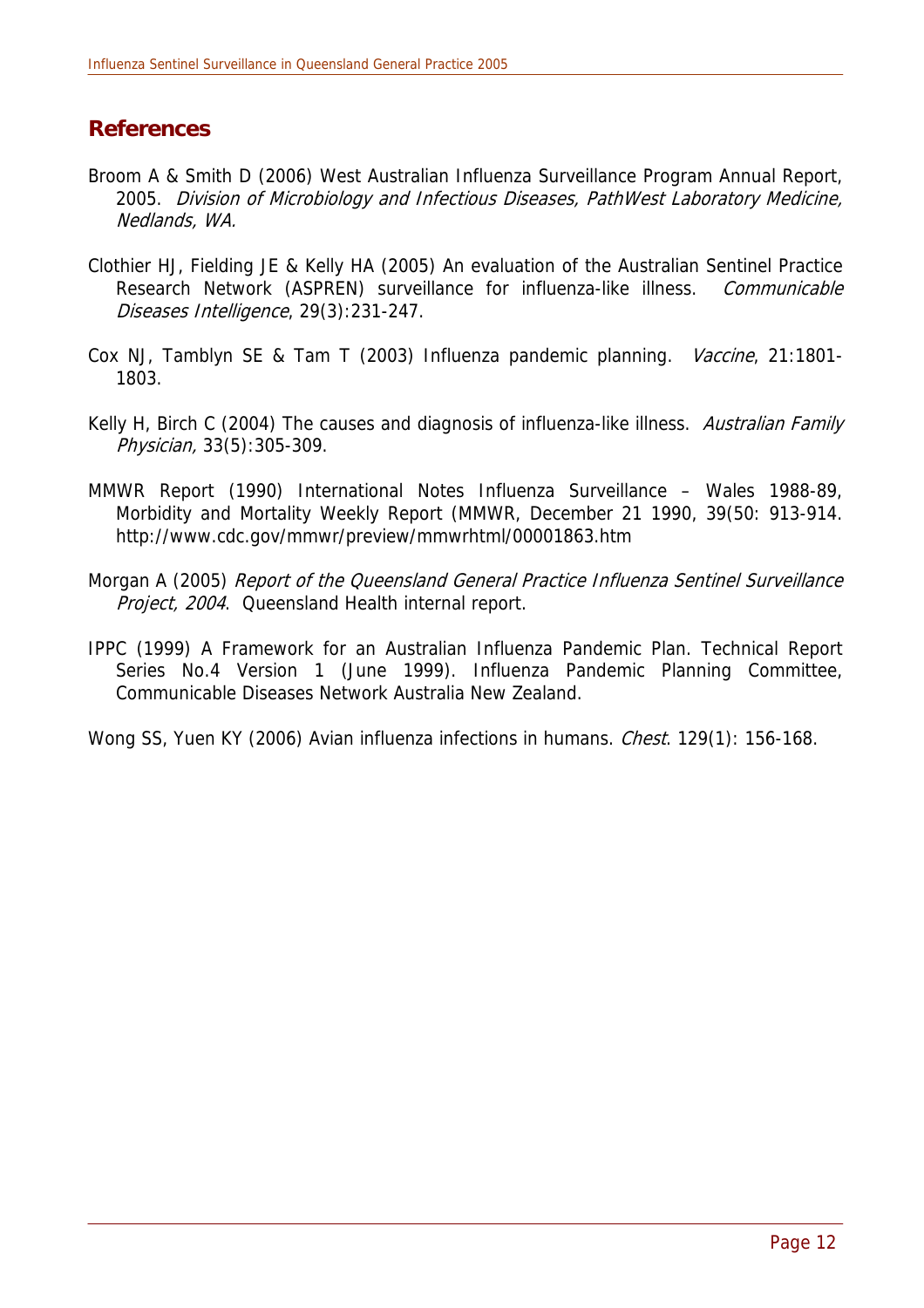## **Appendix A**

Laboratory Case Definition

• Isolation of influenza virus by culture from appropriate respiratory tract specimen

OR

• Detection of influenza virus by nucleic acid testing appropriate respiratory tract specimen

OR

• Detection of influenza virus antigen from appropriate respiratory tract specimen

OR

• IgG seroconversion or a significant increase in antibody level or a fourfold or greater rise in titre to influenza virus

OR

• Single high titre to influenza virus.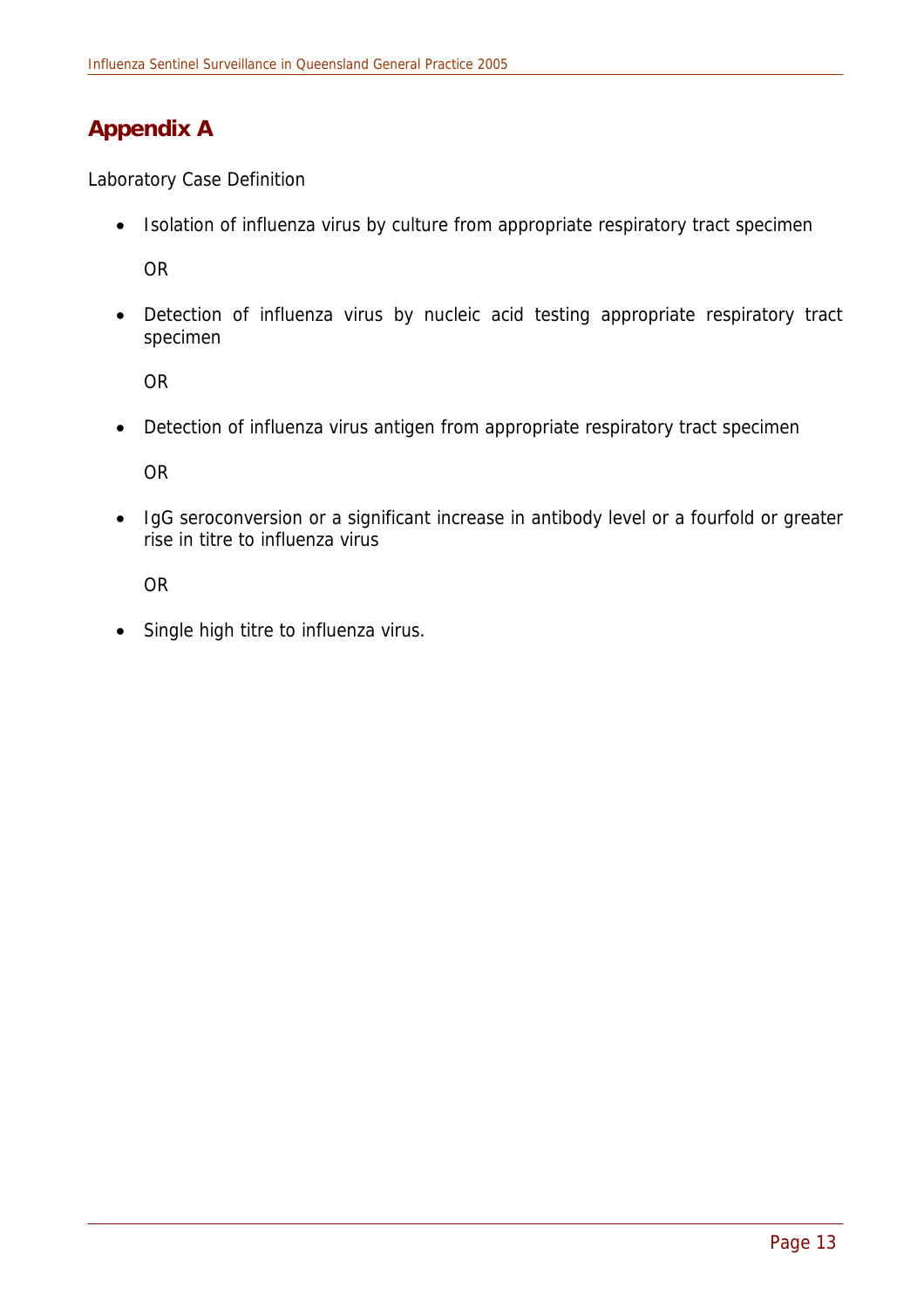## **Appendix B**

| <b>WEEK</b>  | <b>Practices</b><br><b>Returning Data</b> | <b>ILI Consul-</b><br>tations | ILI / Practice ^ | <b>Number</b><br>(Percentage)<br><b>Positive Swabs</b> | ILI / 1000<br><b>Consultations</b> |
|--------------|-------------------------------------------|-------------------------------|------------------|--------------------------------------------------------|------------------------------------|
| 27           | 13 (72%)                                  | 21                            | 1.6              | 2 (17%)                                                | 10.8                               |
| 28           | 14 (78%)                                  | 29                            | 2.1              | 3(18%)                                                 | 13.5                               |
| 29           | 13 (72%)                                  | 16                            | 1.2              | 5 (63%)                                                | 8.3                                |
| 30           | 15 (83%)                                  | 38                            | 2.5              | 6(33%)                                                 | 19.4                               |
| 31           | 16 (89%)                                  | 32                            | 2.0              | 11 (65%)                                               | 13.6                               |
| 32           | 14 (78%)                                  | 38                            | 2.7              | 8 (53%)                                                | 18.7                               |
| 33           | 16 (89%)                                  | 42                            | 2.6              | 8 (42%)                                                | 17.9                               |
| 34           | 14 (78%)                                  | 39                            | 2.8              | 8 (47%)                                                | 20.5                               |
| 35           | 15 (83%)                                  | 46                            | 3.1              | 7(47%)                                                 | 20.9                               |
| 36           | 14 (78%)                                  | 40                            | 2.9              | 3 (30%)                                                | 18.8                               |
| 37           | 14 (78%)                                  | 28                            | 2.0              | 5 (71%)                                                | 12.2                               |
| 38           | 15 (83%)                                  | 18                            | 1.2              | 2 (33%)                                                | 8.5                                |
| 39           | 12 (67%)                                  | 6                             | 0.5              | 1(50%)                                                 | 3.6                                |
| 40           | 14 (78%)                                  | 10                            | 0.7              | 1 (50%)                                                | 5.1                                |
| 41           | 10 (56%)                                  | 5                             | 0.5              | 1 (50%)                                                | 3.4                                |
| 42           | 12 (67%)                                  | 6                             | 0.5              | 0                                                      | 3.3                                |
| 43           | 12 (67%)                                  |                               | 0.6              | 1 (50%)                                                | 4.1                                |
| 44           | 10 (56%)                                  | 5                             | 0.5              | 0                                                      | 3.4                                |
| 45           | 11 (61%)                                  |                               | 0.1              | 0                                                      | 0.8                                |
| 46           | 11 (61%)                                  | 3                             | 0.3              | $\Omega$                                               | 1.7                                |
| <b>Total</b> |                                           | 430                           |                  | 72                                                     | 11.2                               |

#### **Summary of key surveillance statistics**

^ Includes only practices returning tally sheets in a given week.

#### **Queensland laboratory-confirmed Influenza notifications by statistical division and year, 2002-2005**

| <b>Statistical Division</b> | 2002 | n rate^ | 2003 | $n$ rate $\wedge$ | 2004 | n rate $\wedge$ | 2005<br>n rate $\wedge$ |      |  |
|-----------------------------|------|---------|------|-------------------|------|-----------------|-------------------------|------|--|
| <b>Brisbane</b>             | 663  | 0.39    | 467  | 0.27              | 325  | 0.18            | 948                     | 0.53 |  |
| Moreton                     | 128  | 0.17    | 143  | 0.18              | 51   | 0.06            | 172                     | 0.22 |  |
| <b>Darling Downs</b>        | 118  | 0.55    | 72   | 0.33              | 67   | 0.31            | 162                     | 0.74 |  |
| South West                  | 6    | 0.22    | 3    | 0.11              |      | 0               | 19                      | 0.7  |  |
| Wide Bay-Burnett            | 52   | 0.22    | 51   | 0.21              | 29   | 0.12            | 56                      | 0.22 |  |
| Fitzroy                     | 60   | 0.33    | 45   | 0.24              | 26   | 0.14            | 87                      | 0.46 |  |
| <b>Central West</b>         | 7    | 0.56    |      | 0                 | 2    | 0.16            | 6                       | 0.49 |  |
| Mackay                      | 7    | 0.06    | 13   | 0.1               | 3    | 0.02            | 15                      | 0.11 |  |
| Central / Southern          | 1041 | 0.32    | 794  | 0.24              | 503  | 0.15            | 1465                    | 0.43 |  |
| North West                  | 19   | 0.56    | 10   | 0.29              | 4    | 0.12            | 15                      | 0.44 |  |
| Northern                    | 63   | 0.3     | 50   | 0.24              | 88   | 0.41            | 233                     | 1.1  |  |
| Far North                   | 22   | 0.1     | 41   | 0.18              | 17   | 0.07            | 40                      | 0.17 |  |
| <b>Northern</b>             | 104  | 0.22    | 101  | 0.21              | 109  | 0.23            | 288                     | 0.6  |  |
| Queensland                  | 1145 | 0.31    | 895  | 0.24              | 615  | 0.16            | 1754                    | 0.45 |  |

^ Rate / 1000 people (population drawn from Australian Bureau of Statistics, Estimated Resident Population figures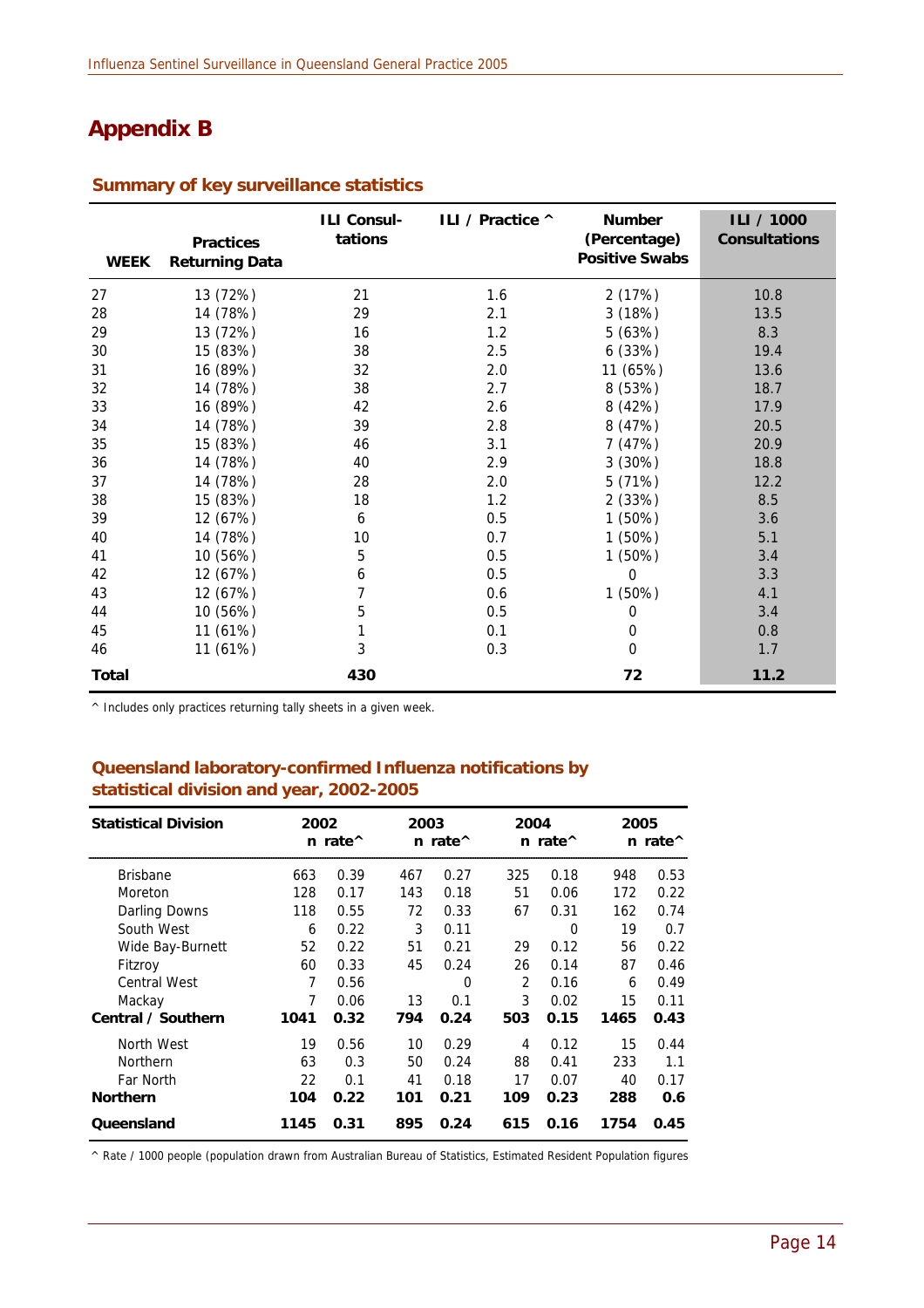## **Appendix C**

# **GP Influenza Sentinel Surveillance FLOW CHART**

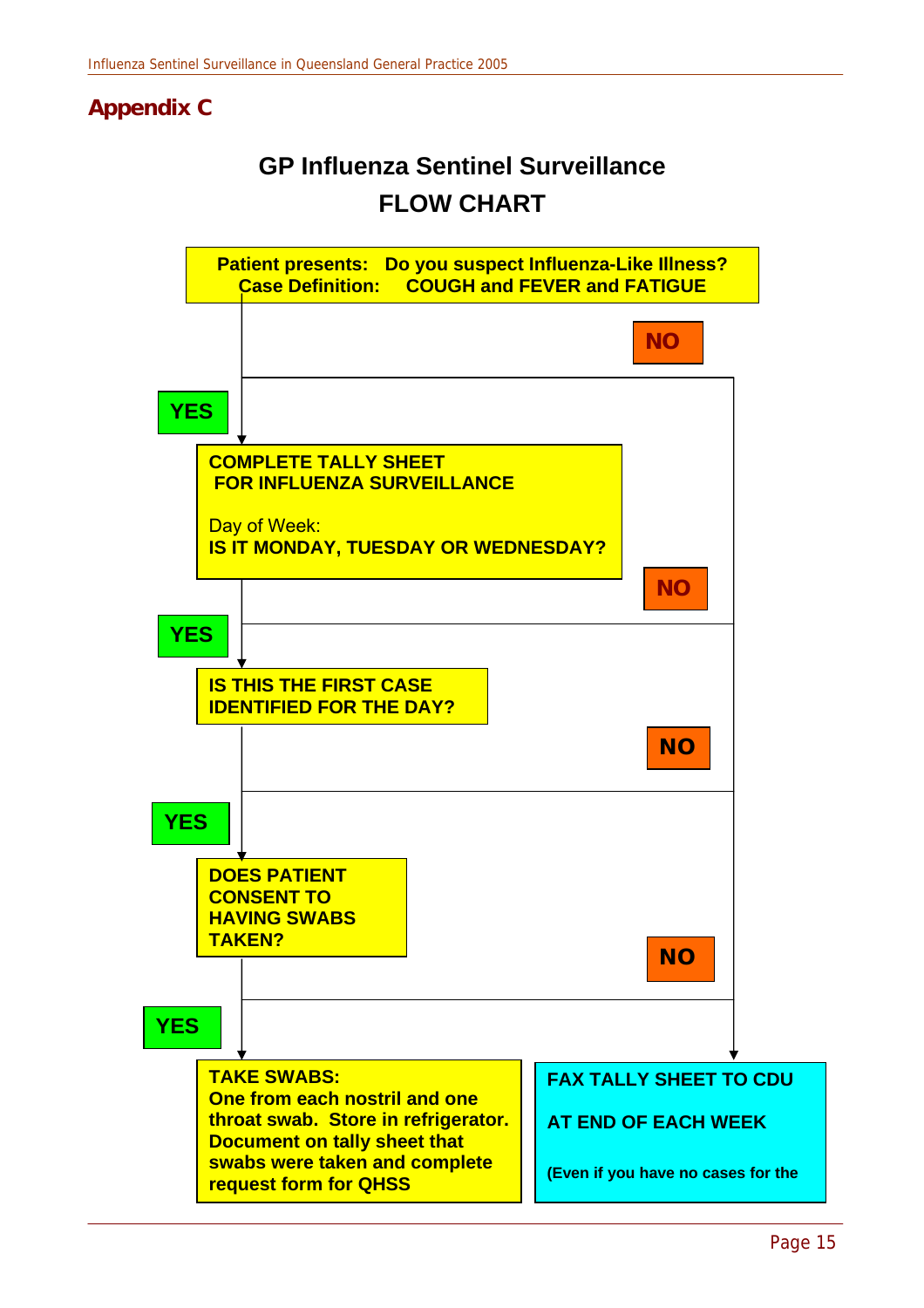## **Appendix D**



Total number of all consultations (including flu) per week ……………………..………...

#### *Criteria for influenza: "Cough and fever and fatigue"*

| <b>Patient</b> | Age | <b>Sex</b> | Flu vaccine in 2005 | <b>Swab for PCR</b> |
|----------------|-----|------------|---------------------|---------------------|
| No.            |     | (M/F)      | (Y/N)               | (Y/N)               |
| $\mathbf{1}$   |     |            |                     |                     |
| $\overline{2}$ |     |            |                     |                     |
| $\overline{3}$ |     |            |                     |                     |
| $\overline{4}$ |     |            |                     |                     |
| $\overline{5}$ |     |            |                     |                     |
| $\overline{6}$ |     |            |                     |                     |
| $\overline{7}$ |     |            |                     |                     |
| $8\,$          |     |            |                     |                     |
| $\overline{9}$ |     |            |                     |                     |
| $10\,$         |     |            |                     |                     |
| 11             |     |            |                     |                     |
| 12             |     |            |                     |                     |
| 13             |     |            |                     |                     |
| 14             |     |            |                     |                     |
| 15             |     |            |                     |                     |
| 16             |     |            |                     |                     |
| 17             |     |            |                     |                     |
| $18\,$         |     |            |                     |                     |
| 19             |     |            |                     |                     |
| 20             |     |            |                     |                     |
| $21\,$         |     |            |                     |                     |
| 22             |     |            |                     |                     |
| 23             |     |            |                     |                     |
| $24\,$         |     |            |                     |                     |
| 25             |     |            |                     |                     |

• Please use a new sheet for the start of each week

• Please return by **fax (3234 0057) or email (craig\_davis@health.qld.gov.au )** every Friday afternoon. *Thank you for your co-operation.*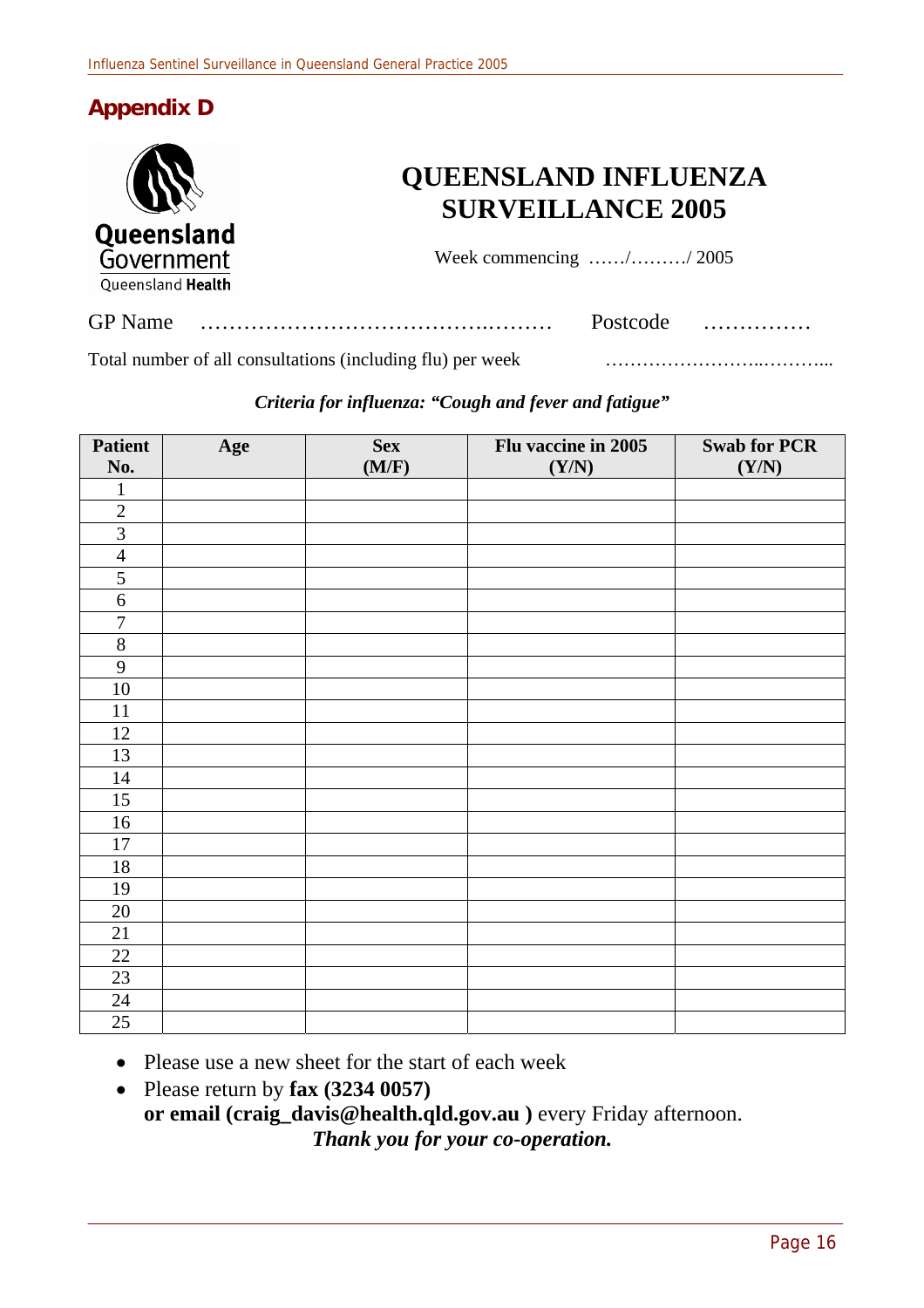## **Appendix E**

# **GUIDELINES FOR TAKING NASAL AND THROAT SWABS**

If influenza is suspected and the case definition for ILI is fulfilled

- fever/feverishness,
- cough
- fatigue/malaise.

Please take a nasal swab (from each nostril) and a throat swab for diagnostic testing.

Note: if you suspect a patient has influenza, but does not satisfy all 3 criteria of the case definition, please indicate on the request form which of the symptoms are present and the degree of certainty of your diagnosis.

#### **Method**

Please ensure that the patient does not blow his/her nose prior to taking the nasal swabs.



To perform the nasal swabs, tilt the patient's head back gently, with one hand, and steady the patient's chin. With the other hand, insert the cotton bud end of the new dry sterile swab into the patient's right nostril. The swab should be rubbed firmly against the turbinate in the nostril to ensure the swab contains cells as well as mucus from the nostril. Withdraw the swab from the nostril. Remove the cap from the tube of transport medium. Break off the end of the swab's plastic shaft, ensuring that the entire swab can be sealed within the tube. Loosely recap the tube. Discard the remaining end of the swab. Repeat the procedure with a new dry sterile swab on the patient's left nostril.

To perform the throat swab, remove the swab from the packaging and ask the patient to open his/her mouth and stick out out their tongue. Use a wooden tongue spatula to press the tongue downward to the floor of the mouth. This will avoid contamination of the swab with saliva.

Firmly swab both of the tonsillar arches and the posterior nasopharynx, without touching the sides of the mouth. Remove the swab, which should be thoroughly wet with the throat secretions.



Wrap label *around all three* specimens. Place the tubes back into the refrigerator.

**Store specimens in the refrigerator until collection**.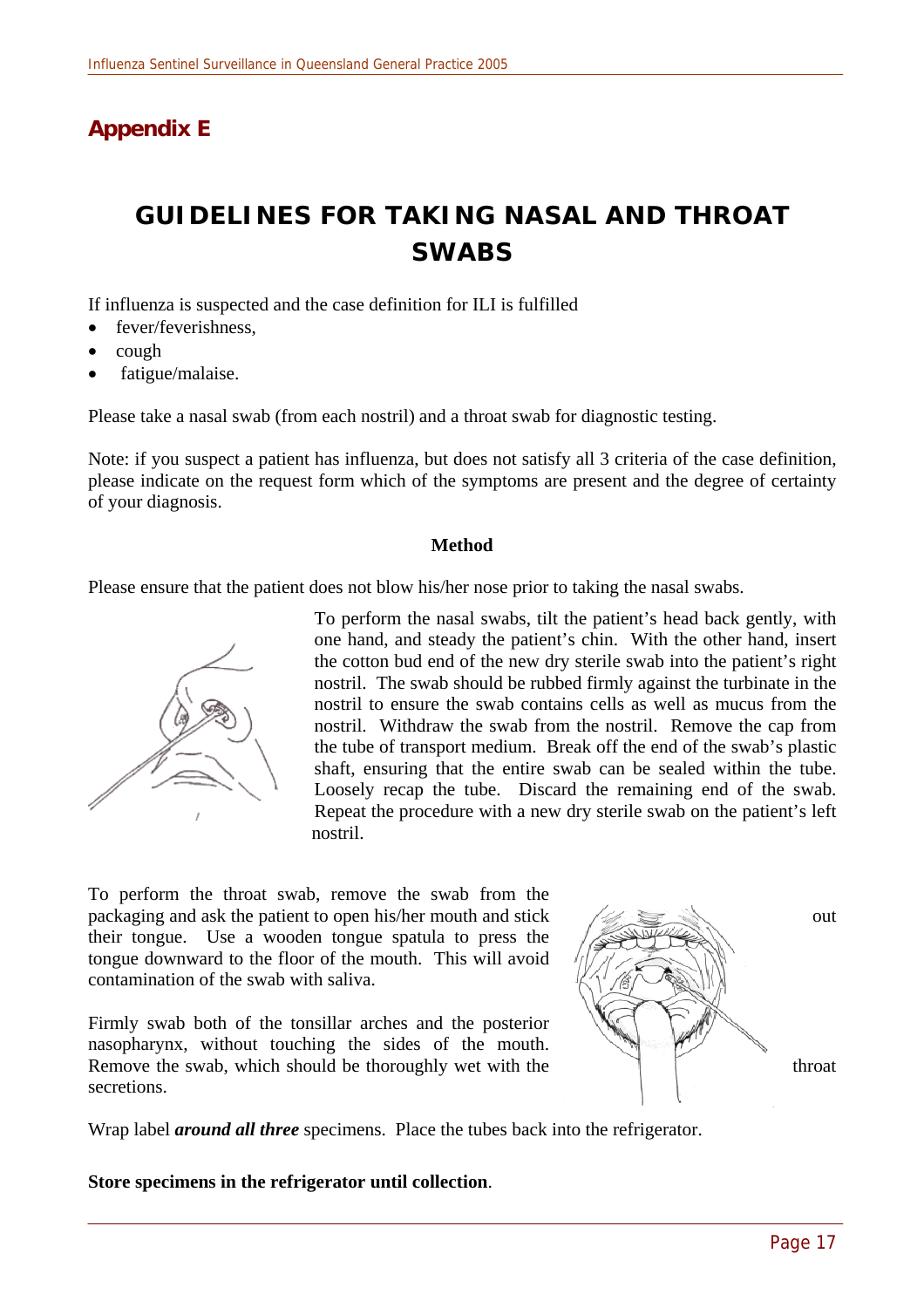# **Appendix F**

|                                                | Viral ID-Influenza PCR Surveillance-NO CHARGE                 |                                                 |  |  |  |  |  |  |  |
|------------------------------------------------|---------------------------------------------------------------|-------------------------------------------------|--|--|--|--|--|--|--|
| Queensland                                     | <b>Week Commencing:</b><br>9/05/2005<br><b>Practice Code:</b> | Week 20                                         |  |  |  |  |  |  |  |
| Government<br>Queensland Health                | <b>Doctor Name:</b>                                           |                                                 |  |  |  |  |  |  |  |
|                                                | <b>Patient ID:</b>                                            |                                                 |  |  |  |  |  |  |  |
| Date of Onset:                                 | Date of Collection:                                           |                                                 |  |  |  |  |  |  |  |
| <b>Patient Vaccinated</b>                      | <b>ILI Symptoms</b>                                           | <b>Clinical Impression</b>                      |  |  |  |  |  |  |  |
| (please tick one)<br><b>Yes</b>                | (please tick one)<br><b>Fever</b>                             | (please tick one)<br><b>Almost certain</b>      |  |  |  |  |  |  |  |
| No                                             | Cough                                                         | <b>Probable</b>                                 |  |  |  |  |  |  |  |
| <b>Unknown</b>                                 | <b>Fatigue</b>                                                | <b>Less likely</b>                              |  |  |  |  |  |  |  |
|                                                |                                                               |                                                 |  |  |  |  |  |  |  |
|                                                | Viral ID-Influenza PCR Surveillance-NO CHARGE                 |                                                 |  |  |  |  |  |  |  |
|                                                | <b>Week Commencing:</b><br>9/05/2005                          | Week 20                                         |  |  |  |  |  |  |  |
| Queensland<br>Government                       | <b>Practice Code:</b><br><b>Doctor Name:</b>                  |                                                 |  |  |  |  |  |  |  |
| Queensland <b>Health</b>                       | <b>Patient ID:</b>                                            |                                                 |  |  |  |  |  |  |  |
| Date of Onset:                                 | <b>Date of Collection:</b>                                    |                                                 |  |  |  |  |  |  |  |
| <b>Patient Vaccinated</b><br>(please tick one) | <b>ILI Symptoms</b><br>(please tick one)                      | <b>Clinical Impression</b><br>(please tick one) |  |  |  |  |  |  |  |
| Yes                                            | <b>Fever</b>                                                  | <b>Almost certain</b>                           |  |  |  |  |  |  |  |
| No                                             | Cough                                                         | Probable                                        |  |  |  |  |  |  |  |
| <b>Unknown</b>                                 | <b>Fatigue</b>                                                | <b>Less likely</b>                              |  |  |  |  |  |  |  |
|                                                |                                                               |                                                 |  |  |  |  |  |  |  |
|                                                | Viral ID-Influenza PCR Surveillance-NO CHARGE                 |                                                 |  |  |  |  |  |  |  |
|                                                | 9/05/2005<br><b>Week Commencing:</b>                          | Week 20                                         |  |  |  |  |  |  |  |
| <b>Queensland</b><br>Government                | <b>Practice Code:</b><br><b>Doctor Name:</b>                  |                                                 |  |  |  |  |  |  |  |
| Queensland <b>Health</b>                       | <b>Patient ID:</b>                                            |                                                 |  |  |  |  |  |  |  |
| Date of Onset:                                 | <b>Date of Collection:</b>                                    |                                                 |  |  |  |  |  |  |  |
| <b>Patient Vaccinated</b><br>(please tick one) | <b>ILI Symptoms</b><br>(please tick one)                      | <b>Clinical Impression</b><br>(please tick one) |  |  |  |  |  |  |  |
| <b>Yes</b>                                     | Fever                                                         | <b>Almost certain</b>                           |  |  |  |  |  |  |  |
| No                                             | Cough                                                         | <b>Probable</b>                                 |  |  |  |  |  |  |  |
| <b>Unknown</b>                                 | <b>Fatigue</b>                                                | <b>Less likely</b>                              |  |  |  |  |  |  |  |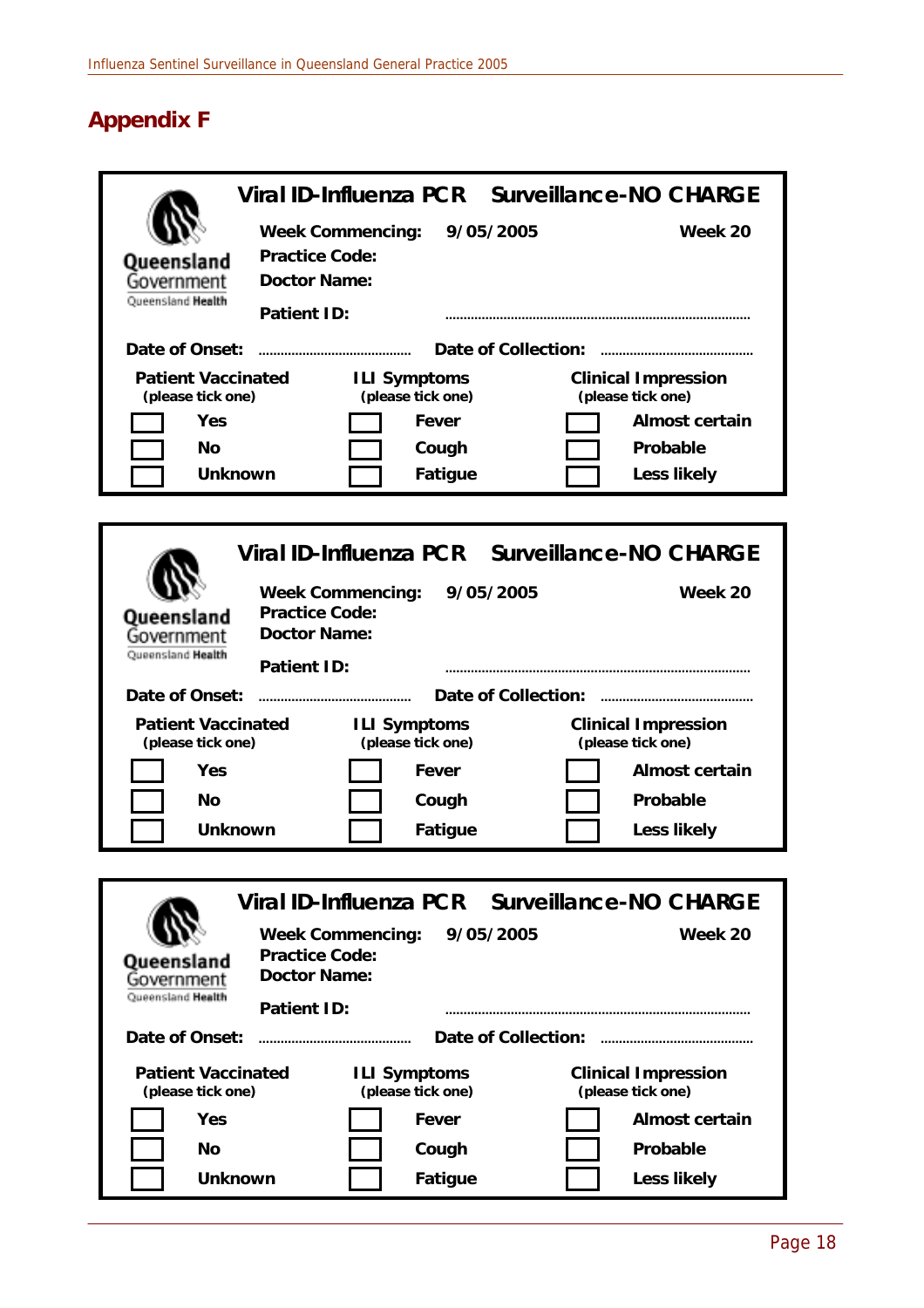## **Appendix G**



# **PATIENT INFORMATION AND CONSENT FORM 2005 INFLUENZA-LIKE ILLNESS SURVEILALNCE PROGRAM**

Your General Practitioner is currently taking part in The Queensland Health Influenza Sentinel Surveillance Project. This project serves to act as an early warning system for increased influenza activity and to assist government health authorities to take timely and appropriate action in the event of a "Flu epidemic". This will result in reducing the spread of the disease and the number of people who become sick or die from it.

Your GP feels that you may have Influenza (the flu) and would like to perform some tests in order to determine if this is the correct diagnosis.

The test involves taking a swab (using a cotton-bud) from inside both nostrils and the back of your throat (a separate swab is used for each site). It only takes a few seconds and there may be some mild discomfort. To protect your privacy, the swabs and request forms will be coded. Only your GP will have the identifying information and will only pass it onto the Queensland Health in the case where the test comes back as positive for influenza (Influenza is a notifiable disease and so all positive cases are required by law to be reported to the health department). The swabs are sent to the main Queensland Health Laboratory for testing. Your GP will be informed of the results as soon as possible and will be able to pass them onto you. If influenza virus (the virus that causes the flu) is found the swabs are then sent to the World Health Organisation Laboratory in Melbourne for further testing. Participation in the project is purely voluntary and will not affect the care you receive.

Yours Sincerely

Dr Linda Selvey Manager Communicable Disease Control Queensland Health

I give my permission for Dr…………….. or the practice nurse………………….. to take swabs from me for the purpose of the Queensland Health Influenza Sentinel Surveillance Project.

Signed: 2005

I understand that no identifying patient information will be released to any of the parties specified above without my permission.